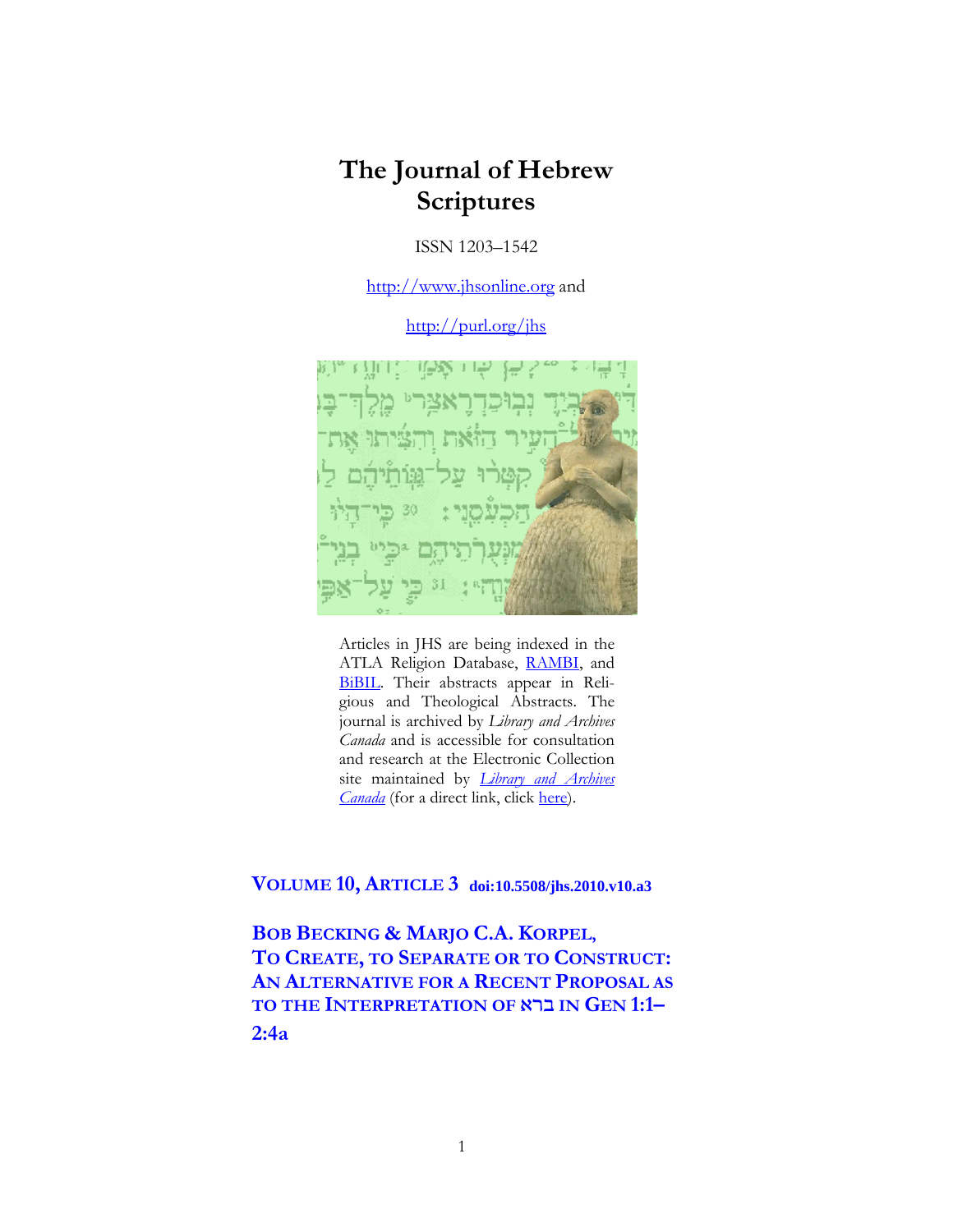## **TO CREATE, TO SEPARATE OR TO CONSTRUCT: AN ALTERNATIVE FOR A RECENT PROPOSAL AS TO THE INTERPRETATION OF** : **IN GEN 1:1–2:4a**

## BOB BECKING & MARJO C.A. KORPEL FACULTY OF HUMANITIES, UTRECHT UNIVERSITY\*

#### **1. INTRODUCTION**

 $\overline{a}$ 

"Where does it all come from?" The quest for the origin of cosmos, earth, and life belongs to the perennial exercises of *homo sapiens*. In the beginning of the Book of Genesis, the Israelite concept on the origin of "all things created" is displayed. In this hymnic text, the Hebrew verb **וברא** plays a pivotal role in describing the acts of God. The Greek rendition  $\epsilon \pi o(\eta \sigma \epsilon \nu)$ , "he created," as well as the Vulgate "in principio creavit Deus" have given rise to the misconception that in Genesis the idea of a *creatio ex nihilo* is spelled out.[1](#page-1-0) Removing this common misconception, however, does not solve the main question: what concept of the origin of the world is portrayed in Gen 1:1–2:4a; hereafter, for the sake of simplicity, "Genesis 1"?

Recently, Ellen van Wolde has proposed that in Genesis 1 the verb : has to be translated "to spatially separate" instead of "to create."[2](#page-1-1) She arrived at this conclusion by applying linguistic, exegetical, and comparative methods. For instance, she compares the

<span id="page-1-0"></span><sup>\*</sup> We would like to thank our colleagues Mariska Verbeek-Keizer, Corné Hanssen (both specialists in Arabic), Norbert Corver (Linguistics), Henry Stadhouders (Assyriology), and Johannes de Moor (Semitic languages) for their critical and stimulating remarks.

<sup>1</sup> See, e.g., G. May, *Schoepfung aus dem Nichts: Die Entstehung der Lehre von*  der Creatio Ex Nihilo (Arbeiten Zur Kirchengeschichte, 48; Berlin: de Gruyter, 1978), and the interesting essays in M. Treschow, W. Otten, W. Hannam (eds), *Divine C*reation *in Ancient, Medieval, and Early Modern Thought: Essays Presented to the Rev'd Dr Robert D. Crouse* (Brill's Studies in Intellectual History, 151; Leiden: E.J. Brill, 2007).

<span id="page-1-1"></span><sup>&</sup>lt;sup>2</sup> E.J. van Wolde, "Why the verb ברא does not mean 'to create' in Genesis 1," *JSOT* 34 (2009), 3-23; E.J. van Wolde, *Reframing Biblical Studies: When Language and Text Meet Culture, Cognition, and Context* (Winona Lake, Ind.: Eisenbrauns, 2009), 184-200.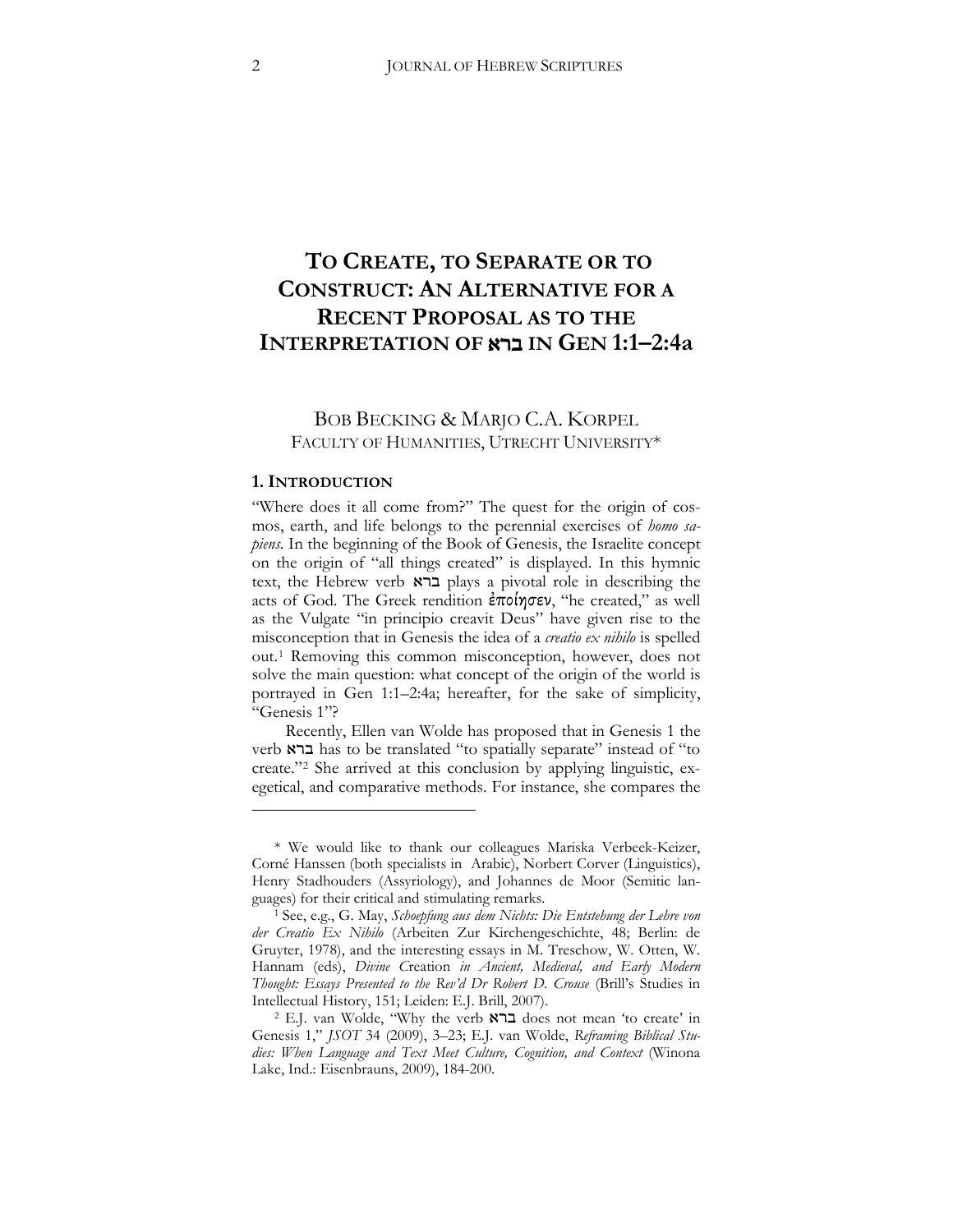concept of origin in Genesis 1 with seven other creation stories from the ancient Near East that describe the first step of the construction of the cosmos as the separation of heaven and earth by a deity. She presents her proposal to translate  $\kappa$ ברא with "to separate," as a new discovery which will revolutionize HB (or Old Testament) scholarship. If she is correct, translations, dictionaries, commentaries, biblical theologies would all be in need of revision.

In this article we would like to test her proposal. We would like to question her claims in regards on the newness of her proposal, its linguistic and philological presuppositions, its exegetical adequacy, and the strength of her religio-historical comparison.

#### **2. HISTORY OF RESEARCH ON** : **MEANING "SEPARATE"**

Van Wolde is not the first modern scholar to propose the meaning "to separate" for the Hebrew verb :.[3](#page-2-0) The famous *Hebräisches Handwörterbuch* of 1810 by Wilhelm Gesenius offers the following: "der erste Begriff scheint: hauen, aushauen [zu bedeuten]," and Gesenius refers to the Arabic verb *bry* "to cut off." After that, he goes on to attribute the meanings "bilden, schaffen, hervorbringen" to the Qal of the verb in Classical Hebrew. Only in the Piel the original meaning of "to cut off, chisel, shape" would have been preserved (Isa 17:15, 18; Ezek 21; 19; 23:47). For the Niphal he assumes the meaning "to be born" in Ezek 21:30 and Ps 102:19.[4](#page-2-1) In the first edition of his grammar Gesenius elucidates his point of view. In the Piel the "sinnliche Bedeutung" (literal meaning) has been preserved and in Qal the "tropische" (metaphorical). As an example he refers to  $x \rightarrow z$ , with the meaning of "schaffen" for Qal, and "hauen, aushauen" for Piel. He still relates the root to Arabic *bry* "to cut off."[5](#page-2-2) In his monumental *Thesaurus*, Gesenius maintains and elaborates this view, but he criticises those who think that (on the basis of the supposed original meaning of "to cut off") the concept of *creatio ex nihilo* would be absent in Genesis 1. The use of the verb  $\kappa$ ברא in many other texts in the HB proves—in his view—that it always designates the production of something new. For the idea of the *creatio ex nihilo* he refers to 2 Macc 7:28; Heb 11:3; Rom 4:17; Ibn Ezra and Maimonides.<sup>[6](#page-2-3)</sup>

On the well-deserved authority of Gesenius many authors repeated that the basic meaning of  $\overline{x}$  a would have been "to cut" or

<span id="page-2-0"></span><sup>3</sup> Ibn Ezra, for instance, suggested that the verb has to do with cutting or setting a boundary. 4 W. Gesenius, *Hebräisch-Deutsches Handwörterbuch über die Schriften des*

<span id="page-2-1"></span>*Alten Testaments mit einschluss der geographischen Namen und chaldäischen Wörter* 

<span id="page-2-2"></span>*beym Esra und Daniel,* Theil 1 (Leipzig: Vogel, 1810), 120. 5 W. Gesenius, *Ausführliches grammatisch-kritisches Lehrgebäude der hebräischen Sprache*, (Leipzig: Vogel, 1817), 242.

<span id="page-2-3"></span><sup>6</sup> G. (=W.) Gesenius, *Thesaurus philologicus criticus lingvae hebraeae et chaldaeae Veteris Testamenti* (Lipsiae: Vogel, 1829), 236.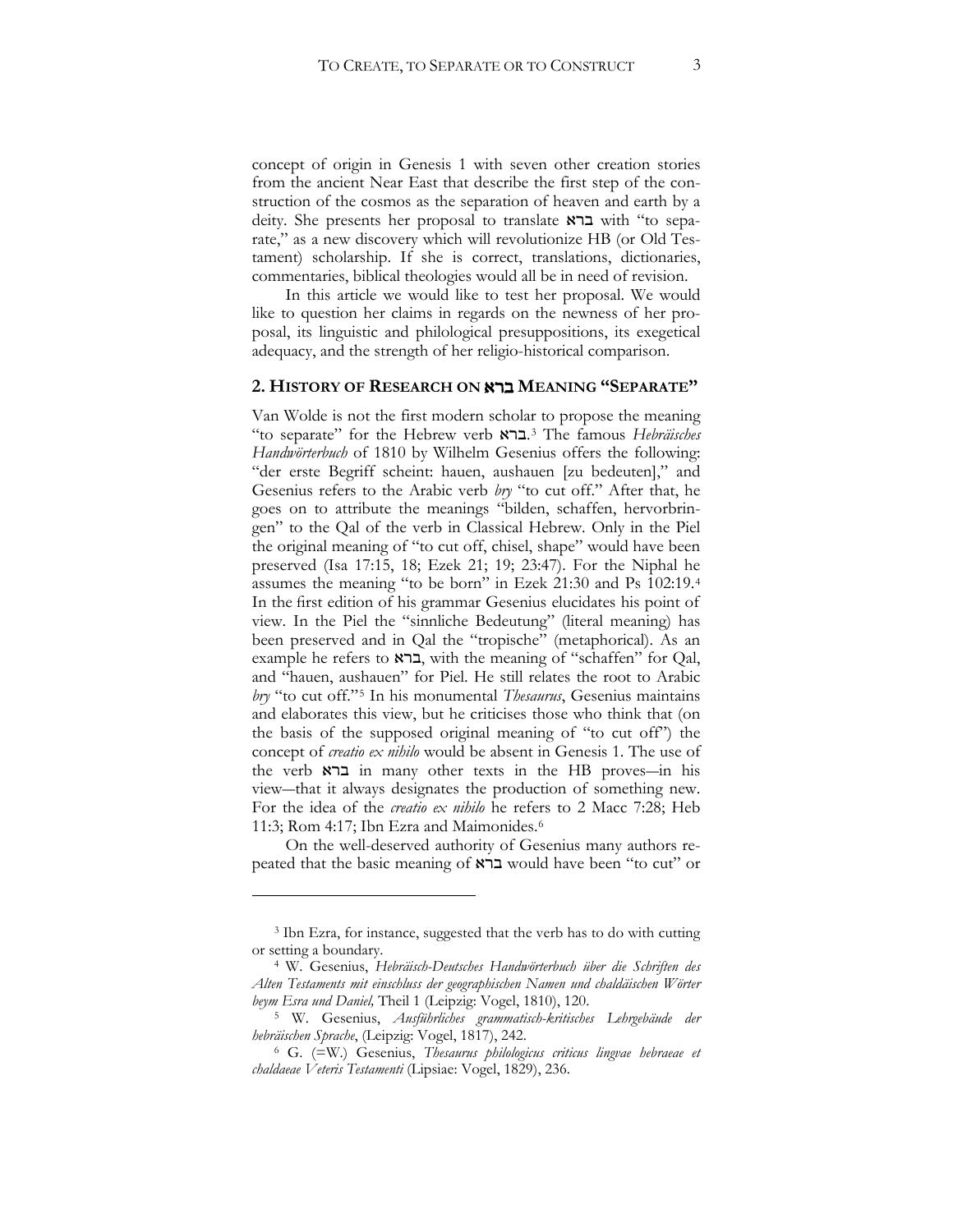"to separate."[7](#page-3-0) Like Brongers and Dantinne,[8](#page-3-1) Raymond Van Leeuwen and Nick Wyatt compare Gen 1:1 to the Babylonian *Enuma Elish* epic and arrive at the same conclusion.<sup>[9](#page-3-2)</sup> The latest edition of Gesenius' dictionary cautiously mentions the possibility of translating "to cut" under the lemma ברא I, only referring to Bernhardt in

<sup>8</sup> See above, footnote 7.

<span id="page-3-2"></span><span id="page-3-1"></span>9 R.C. Van Leeuwen, "ברא", *NIDOTTE*, vol. 1 (Carlisle: Paternoster, 1996), 731f., referring to HALAT, Dantinne and Clines and viewing it as accenting "in a punning way" the manner in which God gives order to his creatione N. Wyatt, *Space and Time in the Religious Life of the Ancient Near East* (Biblical Seminar, 85; Sheffield: Sheffield Academic Press, 2001), 72-73: "Hebrew  $b\bar{a}r\hat{a}$  : the basic idea is of cutting in two (echoing the conflict myth (… ) the primordial soup (1:2) is the raw material of the heavens and the earth;  $(...)$  There is the merest echo of the old conflict traditon, but the common assessment that this indicates the 'demythologization' of the narrative is excessive."

<span id="page-3-0"></span><sup>7</sup> S.R. Driver, *The Book of Genesis: With Introduction and Notes* (4th ed., London: Methuen, 1905), 3, without any reference to dictionaries or other Semitic languages: "The root signifies to cut ... so probably the proper meaning of : is *to fashion by cutting, to shape*." Samuel Driver was one of the editors of *A Hebrew and English Lexicon* that was based on Gesenius' lexicone E. König, *Hebräisches und aramäisches Wörterbuch zum Alten Testament*, (2nd – 3rd ed., Leipzig: Dieterich, 1922), 47: "heraushauen, schaffen," with explicit reference to Gen 1:1; although not specifically referring to  $\overline{x}$ , the Dutch theologian Noordmans stated confidently "to create is to separate, not to form," O. Noordmans, *Herschepping: Beknopte dogmatische handleiding voor godsdienstige toespraken en besprekingen*, (Zeist: Nederlandsche Christen Studenten Vereeniging, 1934), 70; H.A. Brongers, *De Scheppingstradities bij de profete* (Amsterdam: H.J. Paris, 1945), 17: "These data only leave one conclusion: 'to create' here [i.e. Gen 1] has the meaning of to split, making separation. The work is done with existing material: in the beginning there was chaos." (our ET); J.P.M. van der Ploeg, "Le sens du verbe Hébreu :: Étude sémasiologique," *le Muséon* 59 (1946), 143–157; Dantinne also refers to the similarities with ancient Near Eastern creation stories and bases his theory for **"x"** "to cut" merely on the occurrences of the verb where it might be from the verb : III, namely Josh 17:15, 18; 1 Sam 2:23; Ezek 21:24; 23:47, see E. Dantinne, "Création et separation," *le Muséon* 74 (1961), 441–451, esp. 446: "BâRâ is 'to separate, to cut, to carve, to make by carving like a sculptor', and finally 'to create'," and for this he explicitly refers to Gesenius' *Thesaurus* and the 1883 edition of his *Handwörterbuch* and to Driver; P. Beauchamp,*Création et séparation: Étude exégetique du chapitre premier de la Genèse* (Paris: Éditions Cerf, 1969), who mentions Dantinne on p. 234, where he admits that there might be an original meaning "separate" but that research into etymology is not always fitting on the level of words in their particular context. In his opinion it certainly does not fit in the context of Genesis 1; D.J.A. Clines, *The Theme of the Pentateuch* (JSOTSup, 10; Sheffield: Sheffield Academic Press, 1978), 74: "Genesis 1 depicts creation as largely a matter of separation and distinction;" K.H. Bernhardt, "ברא", *ThWAT*, Vol. 2, 773, who refers for this meaning only to Dantinne.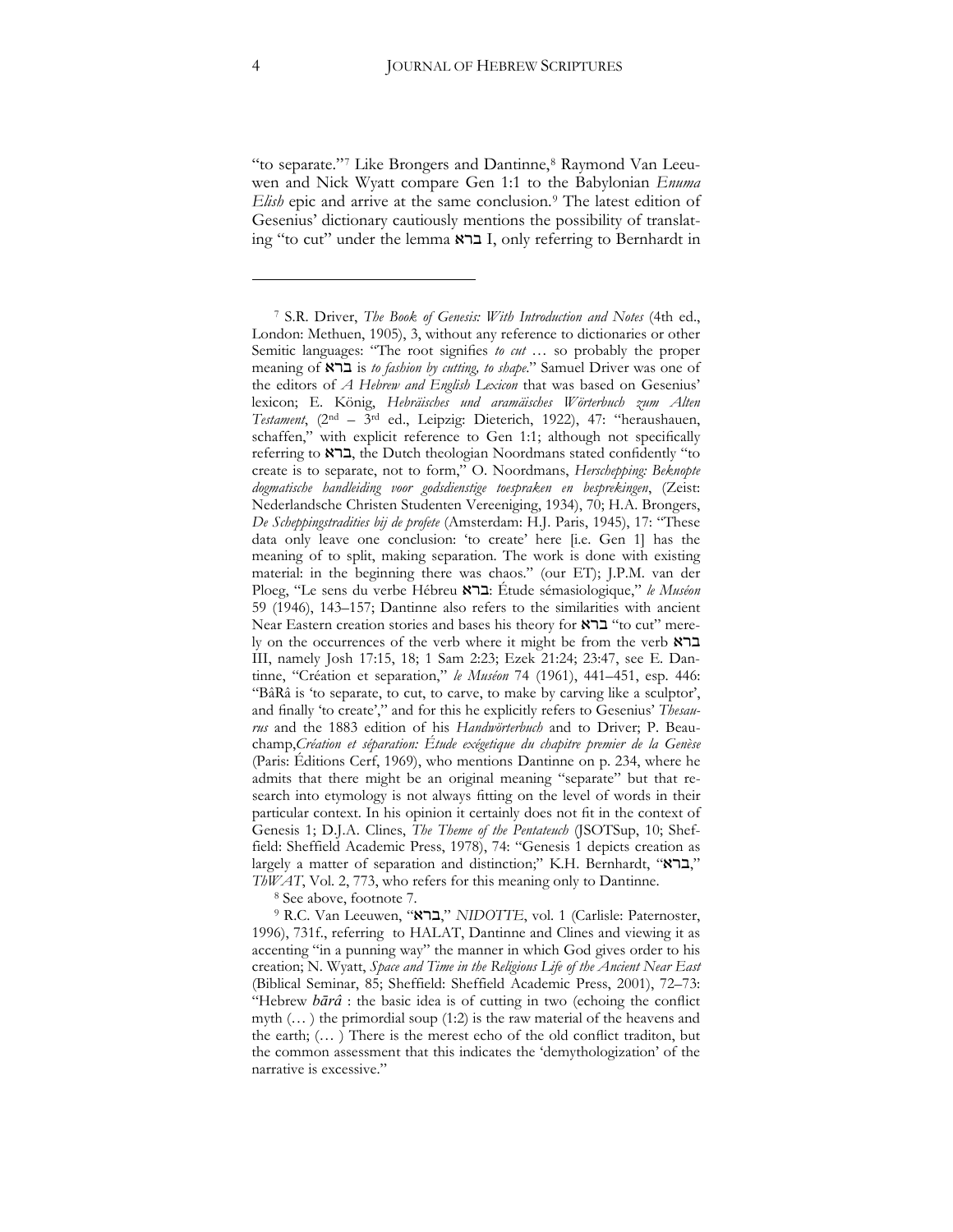*ThWAT*, who on his part referred only to Dantinne.[10](#page-4-0) In other words, Ellen van Wolde has many predecessors. This being so, two two questions arise: (1) What is so specific in her proposal? (2) Why has recent scholarship abandoned the path designed by Gesenius? We will come to both questions after a little detour.

### **3. AN ETYMOLOGICAL DETOUR AND THE CURRENT CONSENSUS**

It is worth noting that in the 17th edition of Gesenius' *Handwörterbuch*—edited by Franz Buhl—the idea of an original meaning "to cut off" was abandoned on the basis of further research on the matter. Now "schaffen, hervorbringen" is the basic meaning of the Qal of ברא I and "abholzen, zerhauen" (Piel in Josh 17:15, 18; Ezek 23:47 and perhaps Ezek 21:24) is relegated to  $\overline{III}$ , whereas  $\overline{II}$  II in the Hiphil in 1 Sam 2:29 is seen as doubtful, but perhaps meaning "fett machen, mästen."[11](#page-4-1)

It had been recognized meanwhile that the Arabic root *br'*, "to create" is probably an Aramaic (or Hebrew?) loanword which was confused early on with Arabic *brw/bry* "to cut off, form by cutting."[12](#page-4-2) In Classical Arabic the phonetic difference between various forms of these verbs is slight and in unvocalized texts invisible. Already the early Arabic lexicographers noticed the confusion of the two roots.[13](#page-4-3) Because the existence of a Hebrew root !:*<*  $\frac{b r w}{y}$ , "to cut in half," may be assumed on the basis of the wellknown idiom ברת ברית, literally 'to cut a covenant', and the noun =': "covenant, treaty, contract,"[14](#page-4-4) it seems likely that a similar confusion has taken place in the few places where  $\mathbb{R}$   $\Box$  Piel occurs. There are more examples of this type of confusion of the weak consonants  $\aleph$  and  $\overline{\eta}$  at the end of verbal forms.<sup>[15](#page-4-0)</sup>

<sup>10</sup> HAHAT, vol.1, 172, with the remark "n. anderen trennen."

<span id="page-4-1"></span><span id="page-4-0"></span><sup>11</sup> W. Gesenius, F. Buhl, *Hebräisches und aramäisches Handwörterbuch über das Alte Testament* (17<sup>th</sup> ed; Leipzig: Vogel, 1915), 113–114.

<span id="page-4-2"></span><sup>12</sup> See A. Jeffery, *The Foreign Vocabulary in the Qur'an* (GSRP, 79; Baroda: Oriental Institute, 1938), 75–76, with earlier literature.

<span id="page-4-3"></span><sup>13</sup> E.W. Lane, *An Arabic-English Lexicon*, vol. 1( London: Williams & Norgate, 1863), 178, 197; R. Blachère, *Dictionnaire Arabe-Français-Anglais*, vol. 1 (Paris: G.P. Maisonneuve et Larose, 1967), 493f., 589-591; J. Penrice, *Dictionary and Glossary of The Koran* (Minneola: Dover Publications, 1976; orig. 1873), 15f.: *br* "create; absolve; cure; free oneself." This is only as an active participle known in the meaning of "Maker, Creator," as a designation of God.

<span id="page-4-4"></span><sup>14</sup> Cf. Gen 15:17 and Jer 34:18–19, as already suggested by W. Gesenius, *Hebräisches und chaldäisches Handwörterbuch über das Alte Testament*, besorgt von F.E.C. Dietrich, Erster Theil (Leipzig: Vogel, 1857), 141. See for the concept of cutting Å. Viberg, *Symbols of Law: A Contextual Analysis of Legal Symbolic Acts in the Old Testament* (ConBOT, 34; Stockholm: Almqvist & Wiksell, 1992), 52–69.

<sup>15</sup> See, for example, F.R. Blake, *A Resurvey of Hebrew Tenses* (Roma: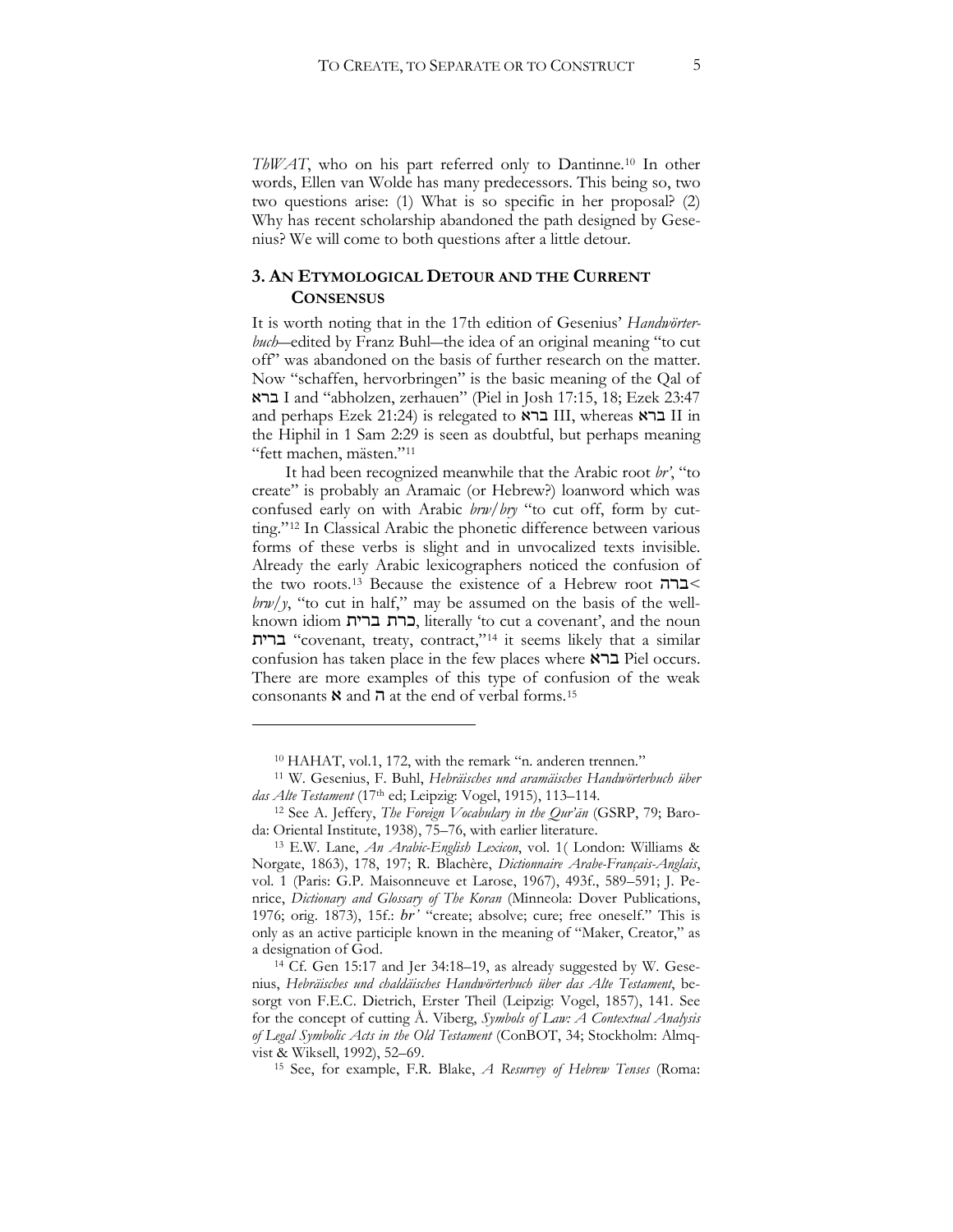Gesenius-Buhl refers to several South-Arabic dialects in which the root *br'* means "to build, make, give birth."<sup>[16](#page-5-0)</sup> Van Wolde did not consider the alternative possibility that ברא may belong to the semantic field of "building; constructing." We will come back to this alternative below, especially since it is connected to Egyptian, Babylonian and Ugaritic texts and concepts that describe creation with verbs meaning "to build."[17](#page-5-1) In any case, it is significant that the Old Greek translation of the HB (LXX), the oldest translation we have, mostly chooses κτιζειν, "to found, build" which only secondarily means "to create," as its rendering of  $\,$  ET Qal.<sup>[18](#page-5-2)</sup> It never means anything like "to separate." In his still valuable study of the verb ברא Paul Humbert mantained that  $\kappa$ ברא III in the sense of "to shape by cutting, to chip away" ("tailler, couper") is related to Arabic *bry*.<sup>[19](#page-5-3)</sup> As a result of these and other investigations, most modern dictionaries distinguish three different Hebrew roots :

Pontificium Institutum Biblicum, 1951), 83–84. See also D. Cohen, *Dictionnaire des racines sémitiques ou attestées dans les langues sémitiques*, fasc. 2 (Louvain: Peeters, 1994), 80–81, who appears to be confused by the previous discussion. On extremely flimay evidence he too attributes to *BR*<sup>3</sup> the meaning "couper, tailler, séparer." As a matter of fact, Cohen knows that his reference to Punic *br*' is dubious, but proposes it nevertheless, despite C.R. Krahmalkov, *Phoenician–Punic Dictionary* (OLA, 90; Leuven: Peeters, 2000), 125, who construes the word with an adjective meaning "corpulent, healthy," related to  $K$ ברא II, therefore.

<span id="page-5-0"></span><sup>16</sup> This is confirmed now by A. Jamme, *Sabaean Inscriptions from Mahram Bilgîs* (Mârib) (PAFSM, 3; Baltimore: John Hopkins Press, 1962), 430; A. Avanzini, *Glossaire des inscriptions de l'Arabie du Sud, 1950–1973*, Vol. 2, (Quaderni di semitistica, 3; Istituto di linguistica e di lingue orientali, Universita di Firenze: Firenze: 1980), 176–77; A. Beeston et al., Sabaic Dictio*nary (English – French – Arabic)* (Louvain/Beirut: Peeters/Liban, 1982), 30; S.D. Ricks, Lexicon of Inscriptional Qatabanian (Studia Pohl, 14; Roma: Pontificio Istituto Biblico, 1989), 32-33; J.C. Biella, *Dictionary* of Old South Arabic: Sabaean Dialect (HSS, 25; Chico: Scholars Press, 1982 [paperback edition Winona Lake, Ind.: Eisenbrauns, 2004]), 54. The Mehrite and Soqotrite verbs Buhl adduced for the meaning of "to give birth," however, are nowadays seen as derivatives of the root  $\frac{b\mu}{y}$  "to cut off, sepa-

<span id="page-5-1"></span>rate."17 Cf. J.C. de Moor, *The Rise of Yahwism: The Roots of Israelite Monotheism* (BETL, 91; 2<sup>nd</sup> ed., Leuven: Peeters, 1997), 47, 59–60, 71.

<span id="page-5-2"></span><sup>18</sup> See T. Muraoka, *Hebrew/Aramaic Index to the Septuagint* (Grand Rapids, Mich.: Baker, 1998), 30. However, in Gen 1:1 LXX renders with έποίησεν, "he made."

1

<span id="page-5-3"></span><sup>&</sup>lt;sup>19</sup> P. Humbert, "Emploi et portée du verb bārā (créer) dans l'Ancien Testament, " originally published in 1947, reprinted in: P. Humbert, *Opuscules d'un hébraïsant* (Mémoires de l'Université de Neuchâtel, 26; Neuchâtel: Secr. de l'Université, 1958), 146–165 (146).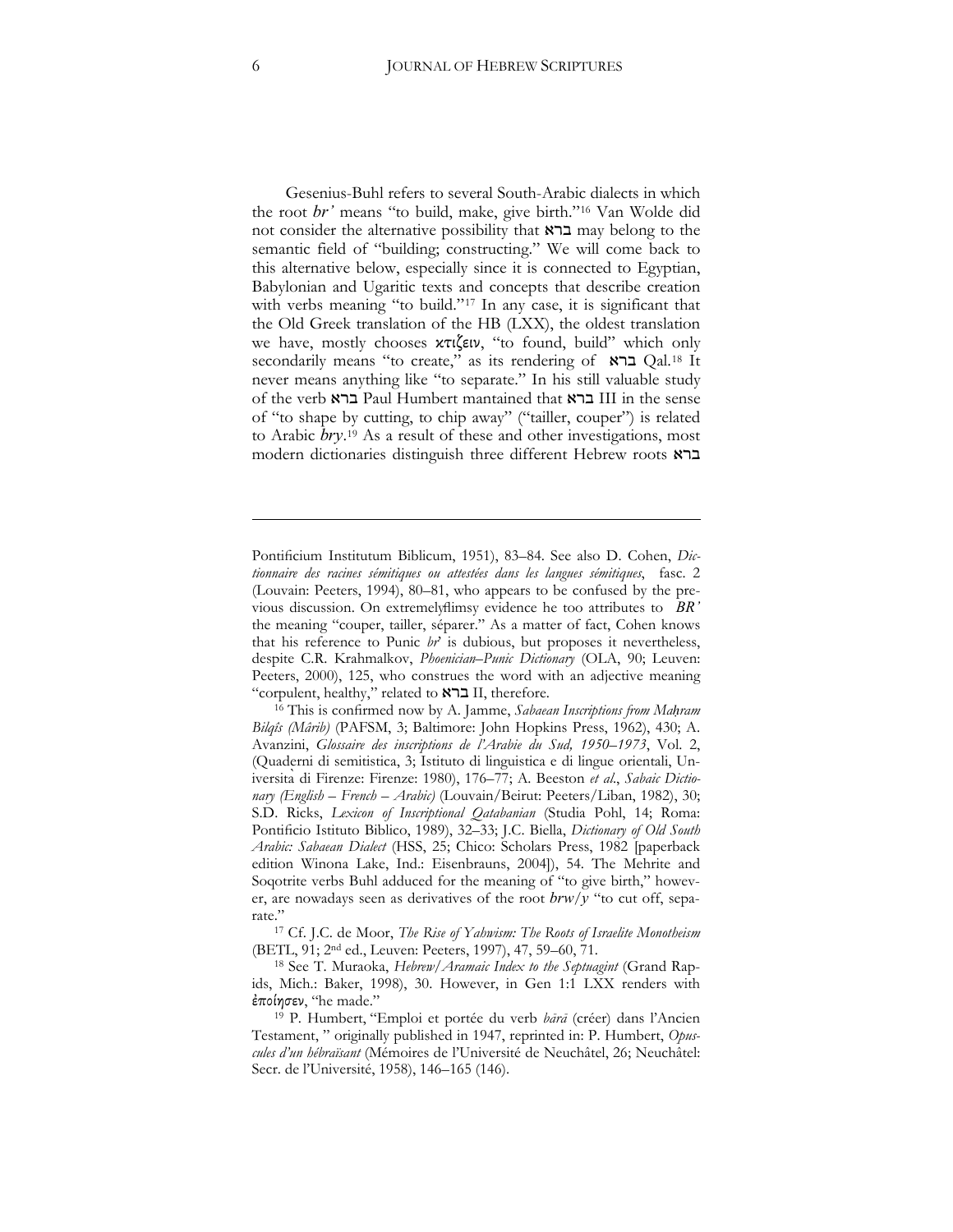with a strong tendency to render the Qal of the verb with "to create."[20](#page-6-0)

Ellen van Wolde deviates from the current consensus not by going back to the arguments of Gesenius, but by means of a thorough linguistic analysis of the instances of  $\kappa$ ברא in Genesis 1. She eventually argues for a translation "to separate." In her discussion of the question whether the meaning of the verb  $\kappa$ ברא is synonymous with that of the verb הבדיל (also present in Genesis 1), she arrives to the conclusion that there is a semantic specification.  $\kappa$ בר indicates an act in which, out of an originally homogenous entity, two or more entities are "created" through a process of "splitting."[21](#page-6-1) In our view, the English verb "to differentiate" would have been a more adequate indicator.<sup>[22](#page-6-2)</sup>

#### **4. SEMANTIC CONSIDERATIONS**

Etymologizing is an interesting intellectual exercise, and in the case of ancient "dead" languages sometimes inevitable, but it often produces unreliable results. Ellen van Wolde quite correctly follows the advice of James Barr that contextual semantics should always take precedence over etymology.[23](#page-6-3) Although we agree with this approach, we disagree in certain aspects of her work.

#### **4.1. Separation of Two Objects: Notes on the Absent Preposition**

A Hebrew verb with the meaning "to separate" requires at least one preposition, like  $\alpha$  or  $\alpha$ , as can be observed with the verb +[.24](#page-6-4) It could be argued that there are texts where a preposition is not required. However, this is the case only when  $\overline{b}$ בדל is used in the meaning of "to select."[25](#page-6-5) Otherwise "separate" has to be taken as

<sup>20</sup> See appendix.

<span id="page-6-1"></span><span id="page-6-0"></span><sup>&</sup>lt;sup>21</sup> Van Wolde, "Why the verb ברא does not mean 'to create' in Genesis 1," 19-22 ; Van Wolde, *Reframing Biblical Studies*, 197-200.

<span id="page-6-2"></span><sup>22</sup> By way of comparison: the originally homogenous labour of human beings for survival has been differentiated into a multitude of different occupations, see basically Adam Smith, *An Inquiry into the Nature and Causes of the Wealth of Nations: A Selected Edition,* Kathryn Sutherland (ed.), Oxford: Oxford Paperbacks, 2008.

In her recent book, Van Wolde, *Reframing Biblical Studies*, 200, she seems to be aware of this implication.

<span id="page-6-3"></span><sup>&</sup>lt;sup>23</sup> J. Barr, *The Semantics of Biblical Language* (Oxford: OUP, 1961); J. Barr, *Comparative Philology and the Text of the Old Testament* (Oxford: Clarendon, 1968).

<span id="page-6-4"></span><sup>&</sup>lt;sup>24</sup> See, e.g. Gen 1:4, God separated between  $(T \rightrightarrows)$  the light and between the dark; Exod 26:33, the curtain will separate the Holy Place from (מן) the Most Holy Place. Other examples: Lev 20:24; Num 16:9, Isa 56:3.

<span id="page-6-5"></span><sup>25</sup> E.g., Deut 4:41; Ezra 10:16; 1 Chron 23:13. In all texts using  $\pm$ without a preposition a meaning "separate, split in two" does not suit the object(s) or the textual context.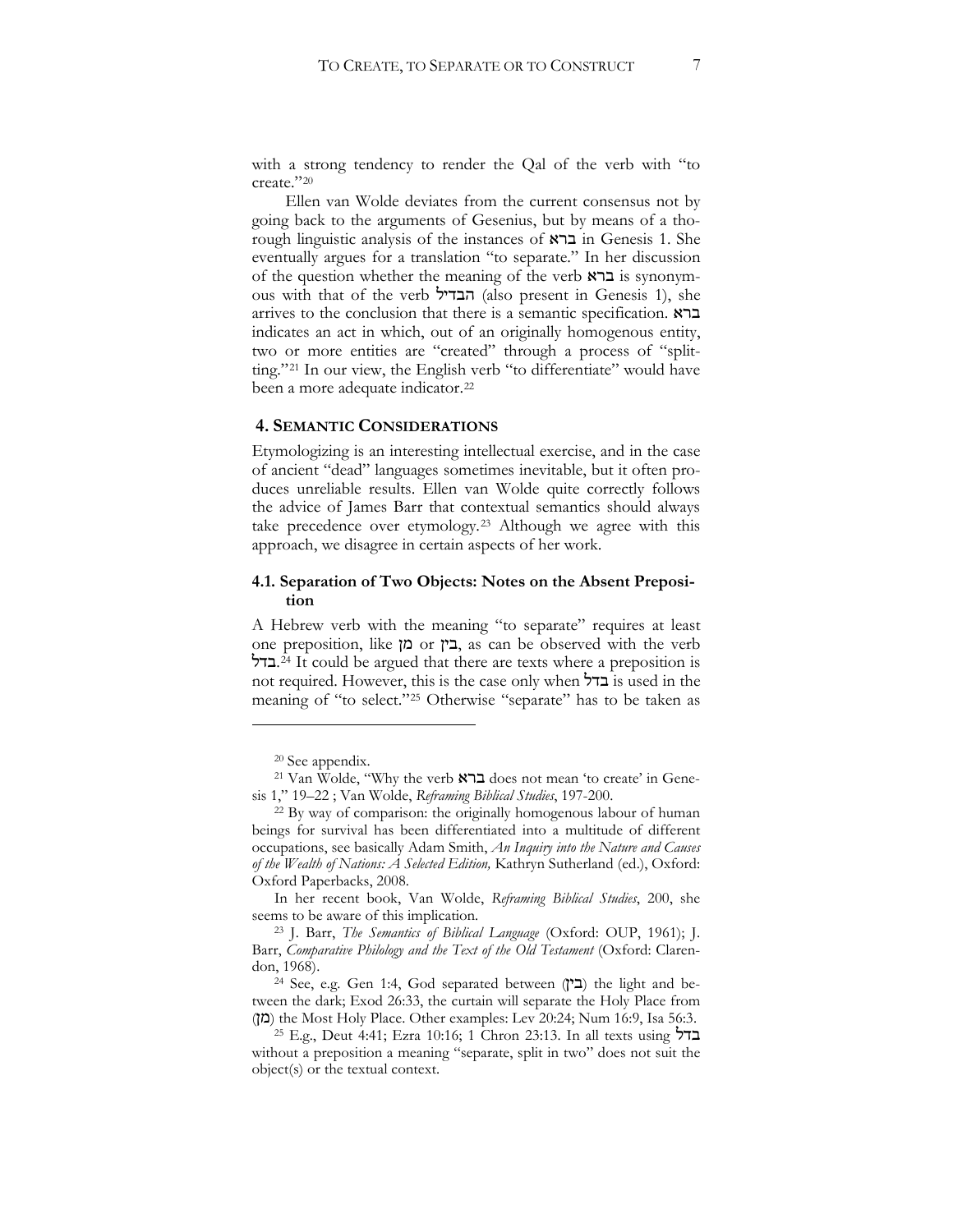"split, cleave."[26](#page-7-0) In that case, however, the text of Gen 1:1 would mean that heaven and earth are each split into two halves. As noted above, Van Wolde seems to propose the translation "to separate" in the meaning of "differentiate" or "to separate *between*," and not "to split, to cleave" as rendition for .ברא. If Ellen van Wolde had consistently translated : with "to differentiate," there would have been fewer problems with her proposal (though our other arguments against it would, nevertheless, remain). Now she occasionally has to include (or to add) a preposition in her transla-tions.<sup>[27](#page-7-1)</sup> The absence of a preposition modifying  $\overline{x}$  in Genesis 1, can easily be explained by assuming that the idiom  $\mathbb{R}$  ...  $\mathbb{R}$  can be rendered with "to differentiate ... into."

This assumption, however, creates another problem. In the interesting Mesopotamian texts that Ellen van Wolde claims that parallel the concept of "separation," prepositions are present. The Sumerian *Song of the Hoe* contains the following line:

an ki-ta ba<sub>9</sub>-re<sub>6</sub>-de<sub>3</sub> saĝ na-an-ga-ma-an-šum<sub>2</sub>

and not only did he [=Enlil] hasten to separate heaven from earth[28](#page-7-2)

In this text the adverbial case marker "ta" (in "ki-ta") indicates the ablative with separating force, hence "from."[29](#page-7-3) A comparable feature is present in the late bilingual text from Uruk:

dUTU an ki-ta b[a]-ra-bad-rá-a-ta *e-nu-ma ša-mu-ú it-t[i] K[i-tim ] is-su-ru* 

Utu, when the heavens were made distant from earth<sup>[30](#page-7-4)</sup>

<span id="page-7-0"></span><sup>&</sup>lt;sup>26</sup> Cf. Lev 1:17; Lev 5:8, the wings of a bird are separated partly from the body of the bird. A similar verb is בקע, "to cleave." It is used in Exod 14:16 for God dividing the Sea, and in Gen 7:11, for the wells of the great floods that are split open.

<span id="page-7-1"></span><sup>27</sup> She avoids the inclusion of separative prepositions in her final translations. See Van Wolde, "Why the verb ברא does not mean 'to create' in Genesis 1," 21–22.

<span id="page-7-3"></span><span id="page-7-2"></span><sup>&</sup>lt;sup>28</sup> See <u>http://etcsl.orinst.ox.ac.uk</u>.<br><sup>29</sup> See M.-L. Thomsen, *The Sumerian Language: An Introduction to Its History and Grammatical Structure* (Mesopotamia: Copenhagen Studies in Assyriology, 10; Copenhagen: Akademisk Forlag), 2001, §§ 460-646; D.O. Edzard, *Sumerian Grammar* (HdO, I/71; Leiden: E.J. Brill, 2003). On Sumerian cosmology see J.J.A. van Dijk, "Le motif cosmique dans la pensée sumérienne," *ActOr* 28 (1964), 1-59 ; Å. Sjöberg, "In the Beginning," T. Abusch (ed.), *Riches Hidden in Secret Places: Ancient Near Eastern Studies in Memory of Thorkild Jacobsen* (Winona Lake Ind.: Eisenbrauns, 2002), 229– 47.

<span id="page-7-4"></span><sup>30</sup> SpTU 3 [= E. von Weiher (bearb), *Spätbabylonische Texte aus Uruk* (Ausgrabungen der Deutschen Forschungsgemeinschaft in Uruk-Warka, 10; Berlin: Mann, 1983)], 67 I:9-10.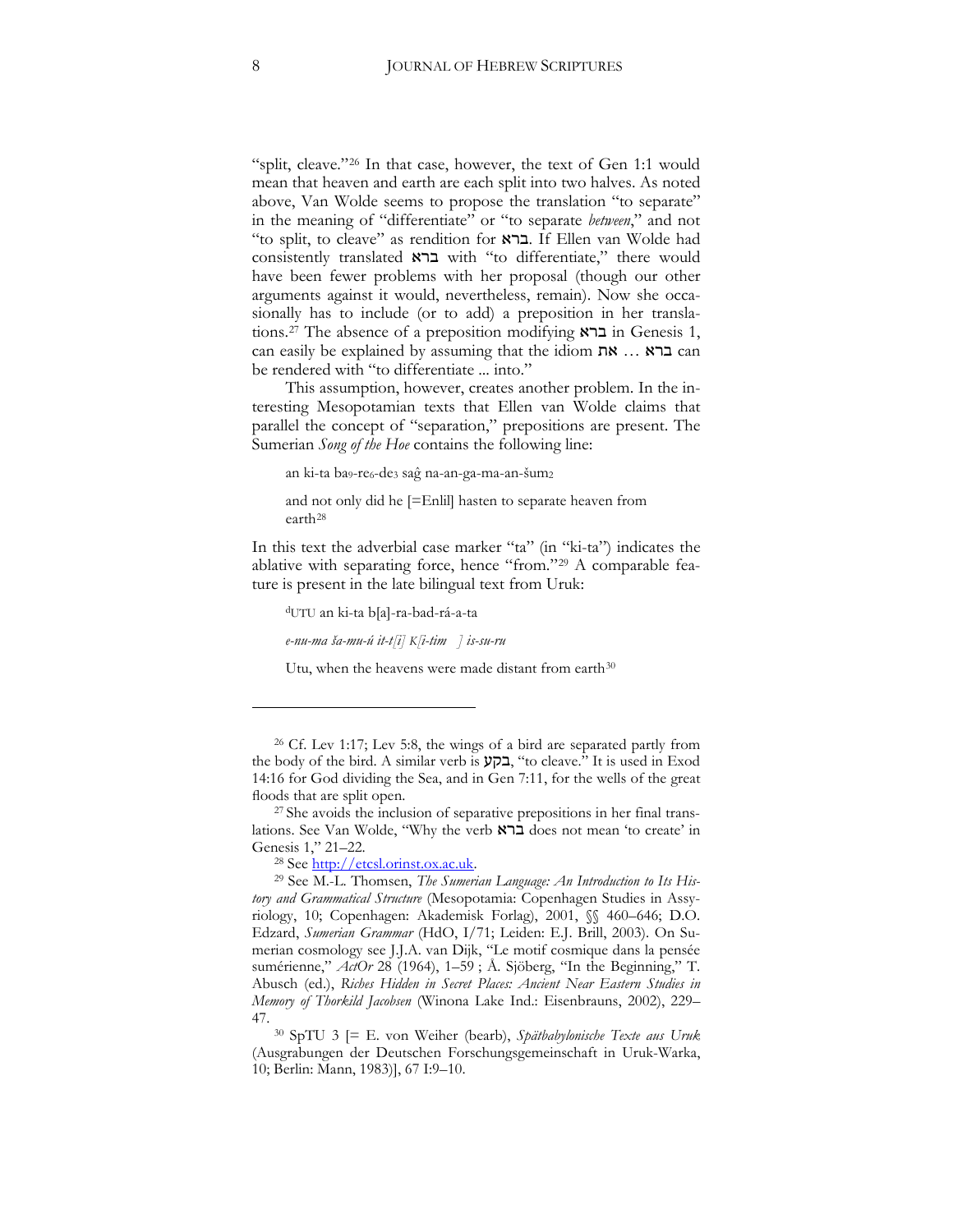In the late Babylonian version the preposition *itti*, "from," is used. In the other texts that Van Wolde refers to, prepositions or an ablative are present. These remarks imply that the Mesopotamian concept of origin can be labelled as "separating A fom B," which is different from "differentiating into A and B"-as Ellen van Wolde assumes for Genesis 1, and therefore are of no use as comparative material in an argument on the interpretation of Genesis 1.

#### **4.2. The Participle of** :

One of Van Wolde's arguments for the translation ברא, "to separate," is her idea that the abstract noun "Creator" is never described in the HB with an active participle of  $\mathbb{R}^{31}$  $\mathbb{R}^{31}$  $\mathbb{R}^{31}$  Her position here depends on an article by Florentino García Martínez, who argued that in the HB God only is called creator with participles of other verbs like יצר, עשׂה and 23.[32](#page-8-1) Van Wolde accepted the argument of García Martínez, but did not critically assess its validity.[33](#page-8-2)

The participle of  $\kappa$ ברא is used at least 13 times in the HB to de-scribe God as creator.<sup>[34](#page-8-3)</sup> This happens, not only in phrases like "creator of heaven" and "creator of earth," but also in a more abstract sense, "your creator" (Isa 43:1) and "creator of Israel" (Isa 43:15). Most interesting is the text of Isa 45:7:

יוצר אור ובורא חשך  $_{\rm 7aA}$ 

he who forms light and creates darkness,

#### עשה שלום ובורא רע  $_{\rm 7aB}$

who makes peace and creates evil

 $\overline{a}$ 

It is quite clear that  $\kappa$ יצר is paralleled here by the verb  $\kappa$  wy and  $\kappa$ indicating that the three verbs are part of the same semantic field and that their meaning is interconnected. Van Wolde, however, prefers a different, more theological, explanation. God would—in

<span id="page-8-0"></span><sup>31</sup> Van Wolde, "Why the verb ברא does not mean 'to create' in Genesis 1," 20.

<span id="page-8-1"></span><sup>32</sup> F. García Martínez, "Creation in the Dead Sea Scrolls," in G.H. van Kooten (ed.), *The Creation of Heaven and Earth: Re-interpretations of Genesis 1 in the Context of Judaism, Ancient Philosophy, Christianity, and Modern Physics*, (Leiden: E.J. Brill, 2005), 49–70.

<span id="page-8-2"></span><sup>33</sup> Like García Martínez, she failed to complete the list of examples with the participle of קנה (Gen 14:18, 22; Deut 32:6).

<span id="page-8-3"></span><sup>34</sup> The particple occurs in the following texts: Isa 40:28 (creator of the ends of the earth); 42:5 (creator of the heavens); 43:1 (your creator); 43:15 (creator of Israel); 45:7 (creator of darkness and creator of evil); 45:18 (creator of heaven); 57:19 (creator of praise on man's lips); 65:17 (creator of new heavens and a new earth), 18 (I am the creator, creator of Jerusalem as a delight); Amos 4:13 (creator of wind); Qoh 12:1 (your creator).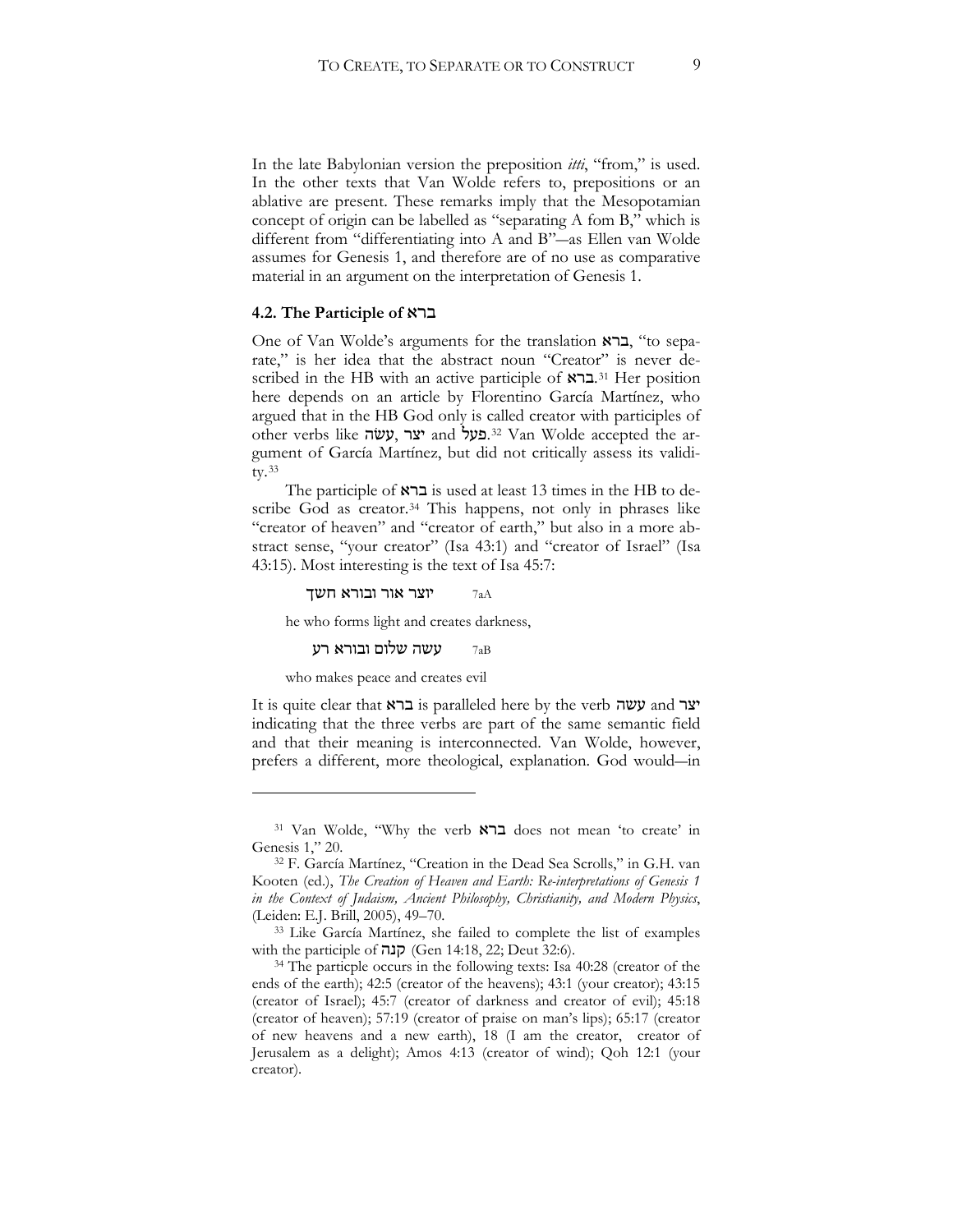her view-not create darkness and evil, he just separated them *from* (missing preposition) respectively light and peace.[35](#page-9-0) However, in the monotheistic theology of Deutero-Isaiah this dualistic idea is untenable, for the one God has taken over all expertise from the many gods (cf. Isa 44:24; 45:5–6). So, he is able to give both rain and drought (1 Kings 17–18), he kills and makes alive, he wounds and heals (Deut 32:29).<sup>[36](#page-9-1)</sup> One should not try to eliminate such theologically "problematic" ideas by proposing forced renderings. The context of Isaiah 45 shows that "evil" should be understood as YHWH's former punishment for Israel's trespasses. Second Isaiah argues that the devastation of Jerusalem and the exile that afflicted the Israelites did not come to them from any other deity, but from the same God who once made a covenant with them.[37](#page-9-2)

All in all, Van Wolde's argument based on the assumed absence of the participle of the verb  $\kappa$ ברא, turns out to be quite weak. Moreover, by focusing on the meanings of active participles, it brings up the question of why the more reflective form "separator" or "differentiator"—as per her proposal— is absent in the HB.

#### **4.3. Separation or Creation of the Sea-monsters?**

One of Van Wolde's arguments for the rendering of  $\overline{\mathsf{x}}$  as "to separate" is connected to Gen 1:21.<sup>[38](#page-9-3)</sup> According to Van Wolde the sea-monsters were living in the waters beneath the earth and therefore they had to be separated from the creatures living in the upper waters, the waters of the sea. Two remarks need to be made here.

(1) There seems to be an anomaly in her argument. First, she states that in the preceding verse—a text containing the divine resolution to bring into being the watery part of the animal kingdom. Later on she remarks that "the *tanninim* al-

<span id="page-9-0"></span><sup>35</sup> Van Wolde, "Why the verb ברא does not mean 'to create' in Genesis 1," 6, 19-20; Van Wolde, *Reframing Biblical Studies*, 186.

<span id="page-9-1"></span><sup>36</sup> Also the "bad" or "unpleasant" functions were taken over in the image of the one God, cf. M.C.A. Korpel, *A Rift in the Clouds: Ugaritic and Hebrew Descriptions of the Divine* (Ugaritische und Biblische Literatur, 8e Münster: Ugarit–Verlag, 1990).

<span id="page-9-2"></span><sup>37</sup> For similar views, see G.A.F. Knight, *Deutero-Isaiah: A Theological Commentary on Isaiah 40–55* (New York: Abingdon, 1965), 133–135 (134: "But to DI any form of dualism is merely rediculous, in the light of Yahweh's continued declaration that he alone is God and that apart from hem there is nothing else (vs. 6);" U. Berges, *Das Buch Jesaja: Komposition und Enges*talt (Freiburg: Herder, 1998), 398; J. Goldingay, *The Message of Isaiah 40–55*: *A Literary-Theological Commentary* (London: T & T Clark, 2005), 268–272. For the deliberate polemic of Second Isaiah against the view of Gen 1:3 on the creation of light, see now M.S. Smith, *The Priestly Vision of Genesis 1*, (Minneapolis: Fortress Press, 2010), 72–73.

<span id="page-9-3"></span><sup>38</sup> Van Wolde, "Why the verb ברא does not mean 'to create' in Genesis 1," 13-14; Van Wolde, *Reframing Biblical Studies*, 191-92.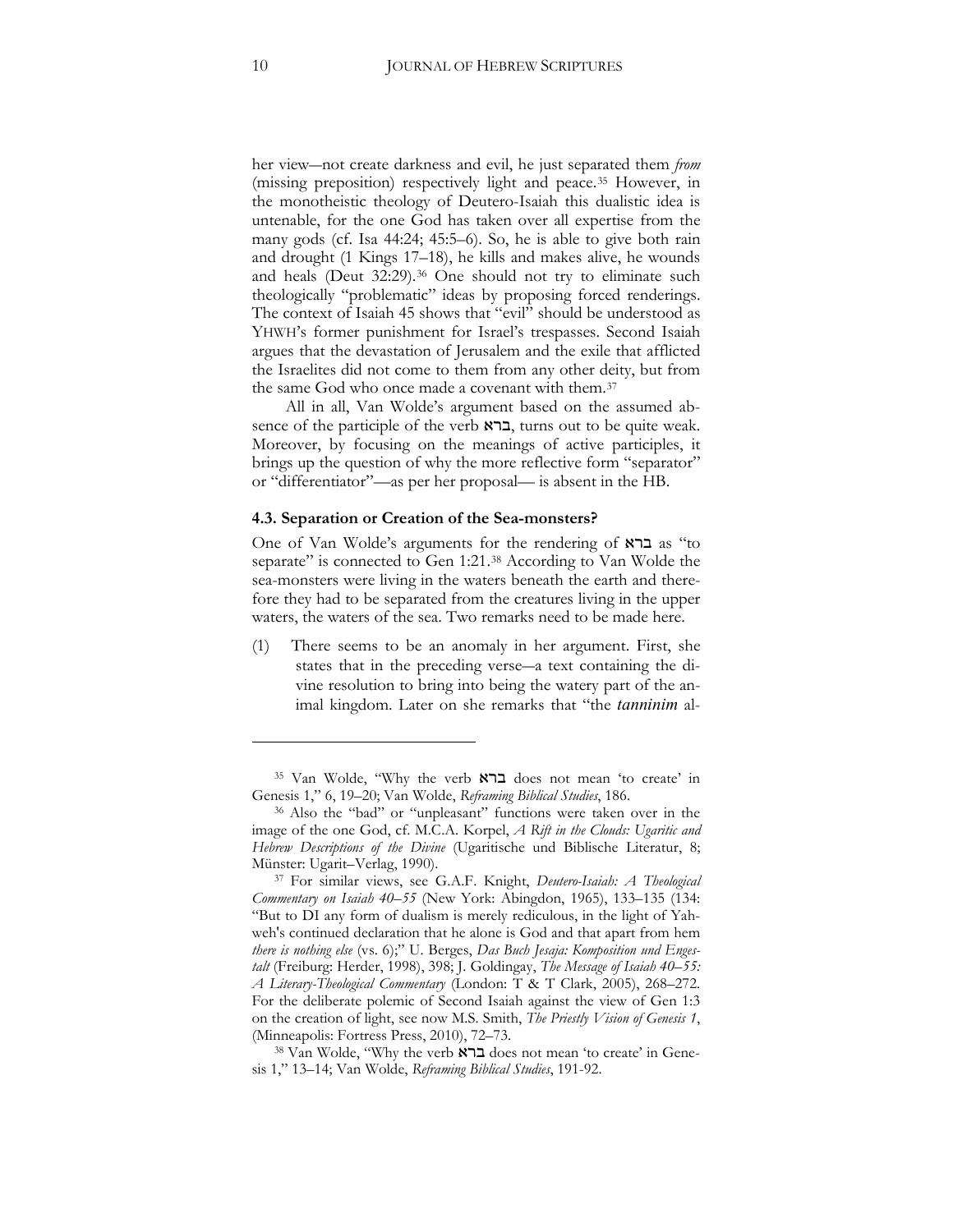ready existed."[39](#page-10-0) This is a strange observation both in view of the non-mention of these sea-monsters in v 20, as well as in view of the fact that v 20 only narrates the divine resolution and not yet its formal implementation.

(2) Her remark that the sea-monsters were living in the waters beneath the earth is hardly convincing in view of the evidence she presents.[40](#page-10-1) There are, however, other texts in the HB, where these sea-monsters are depicted as marine animals living and swarming in the *sea*.[41](#page-10-2) This second concept is reinforced by ancient Near Eastern mythological texts.[42](#page-10-3) Even if two competing views would have existed in ancient Israel, it would be premature to connect Genesis 1 exclusively with one of them. This implies that her statement is in need of elaboration and cannot be taken as an undisputable argument.

## **4.4. Could** :**Qal Mean "to Separate" in Other Biblical Texts?**

 $\overline{a}$ 

Van Wolde's proposal would be strengthened if one could argue that there are in the HB texts other than Genesis 1 in which the verb ברא could have no other meaning than "to separate; differen-

<span id="page-10-2"></span> $41$  Isa 27:1; Ezek 32:2; Ps 74:13; Job 7:12; Ps 148:7 are difficult to interprete in this connection. In Ezek 29:3, חנין has to be taken as a symbol for the crocodile, living in the river Nile. For Rahab see Ps 89:9-10; Job 26:12. See also the pertinent entries in K. van der Toorn, B. Becking, P.W. van der Horst (eds.), *Dictionary of Deities and Demons in the Bible* (Second Extensively Revised Edition, Leiden: E.J. Brill/Grand Rapids, Mich.,: Eerdmans 1999), hereafter, *DDD2 .*

<span id="page-10-3"></span><sup>42</sup> See, e.g., Ugaritic *tunannu*. Ugaritic texts too show that Tunannu (also called Leviathan, both in Hebrew as wel as in Ugaritic) is one of the monstrous helpers of the Sea god that live in the sea; see G.C. Heider, "*Tannîn*," in: *DDD2* , 834–36.

<span id="page-10-0"></span><sup>&</sup>lt;sup>39</sup> Van Wolde, "Why the verb ברא does not mean 'to create' in Genesis 1," 13; Van Wolde, *Reframing Biblical Studies*, 191-92.

<span id="page-10-1"></span><sup>&</sup>lt;sup>40</sup> Van Wolde, "Why the verb ברא does not mean 'to create' in Genesis 1," 12-13, esp. her footnote 23; Van Wolde, *Reframing Biblical Studies*, 191-92. She only mentions three texts: Isa 51:9–10, where the *thwmwt* are only mentioned in v 10, which clearly refers to the pathway through the Red Sea, and does not give any indication about the habitat of the *tnyn* in v 9. In the text mentioned from Psalm 74 (Van Wolde refers to vv 13–14) the *thwm/thwmwt* do not occur, and in the final text Ps 148:7 the *tnynym* are only paralleled by the *thwmwt*. Both are addressed to praise the lord \**from the earth*\* (not: from *beneath* the earth). It is striking that they are addressed in a parallel "you sea monsters and \**all\* tehomot*." The comparison with the similarly structured vv 3, 9, 11 and also v 2 proves that tnynym and thwmwt are synonymous and addressed here as animated creatures. This makes it quite impossible to take the *thwmwt* in this text as the dwelling-place of the preceding *tnynym*.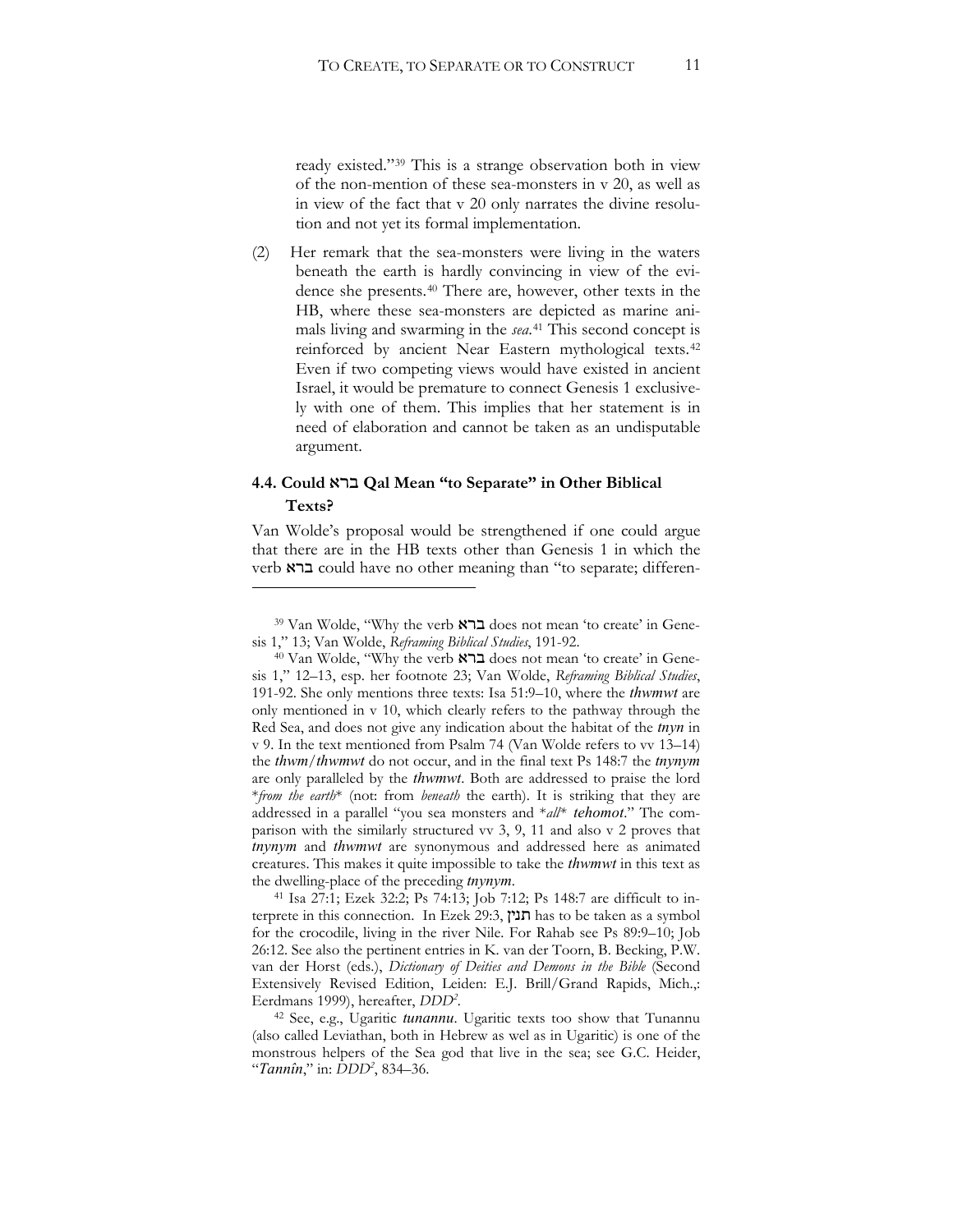tiate." There is, however, no text in the HB where it can be proved that the author (or a translator) still had knowledge of a previous meaning "to separate." To the contrary, the authors of texts that preceded and followed (temporally) Genesis 1 apparently assumed : to have a meaning related to "construct, build" etc. The Greek translators of the HB often rendered with  $x\pi\zeta\omega$ , "to found, build, create" for x ברא as well as with ποιεω, "to make, build, create."[43](#page-11-0) Florentino García Martínez has shown that for the first time an abstract בריאה "creative act" is attested in Ben Sira. In Qumran, the writers also were acquainted with abstract words like ,בריאה "creation," and בריאות, "creatures."<sup>[44](#page-11-1)</sup> In all these cases, there is no possibility to connect the nouns to an earlier notion of  $\kappa$ ברא, "to separate." Second Isaiah often calls YHWH the creator. For instance, the deity is "the creator of the ends of the earth" (Isa 40:28), referring to Isa 40:22b, where YHWH is described as the one who stretches out the heavens and spreads them like a tent, and 40:26, YHWH created  $(25)$  the stars and calls them by name  $(40:26)$ ; this is repeated in Isa 42:5, he is the creator of the heavens, the one who stretches them out; and he is the creator of Jacob (Isa 43:1) and the creator of Israel (Isa 43:15). A rendering "separator" is impossible in all these texts—note that there is only one object in all these cases and the (required) prepositions are missing; see above 4.1.

The idea of God as the creator is further developed by Third Isaiah. He promises that God will create a *new* heaven and a *new* earth (Isa. 65:17), and in the next chapter (Isa 66:22) he will make  $($ עשה) this new heaven and new earth. YHWH is described as the creator of praise on the lips of mourners in Israel (Isa. 57:18–19). The context breathes joy and it would be very odd if God instead would make a separation *between* rejoicing and joy, *between* Jerusalem and the people. According to Amos, God is the one who formed the mountains and the creator of the wind (Amos 4:13). Psalm 102:18 parallels a generation to come with a people still yet to be created (ברא Niphal). What sense would this text make if it were translated, "a people that has to be separated"? The message of the verse is that these new generations will praise the Lord. Another late text in which God creates something "new" is Jer 31:22. The vision of hope is here that "mothers in Israel will stretch their arms around their children."[45](#page-11-2) This is a gesture of joyful reunion, certainly not separation.

The only case that requires some analysis is Num 16:30. Here : seems to be paralleled by 39 Niphal, "to be split, split open" in v 31. The NEB translation renders the first line of the verse as

<sup>43</sup> As in the case of Gen 1:1.

<sup>44</sup> García Martínez, "Creation in the Dead Sea Srolls," 48–70.

<span id="page-11-2"></span><span id="page-11-1"></span><span id="page-11-0"></span><sup>45</sup> See B. Becking, *Between Fear and Freedom: Essays on the Interpretation of* Jeremiah 30–31 (OTS, 51; Leiden: Brill, 2005), 225.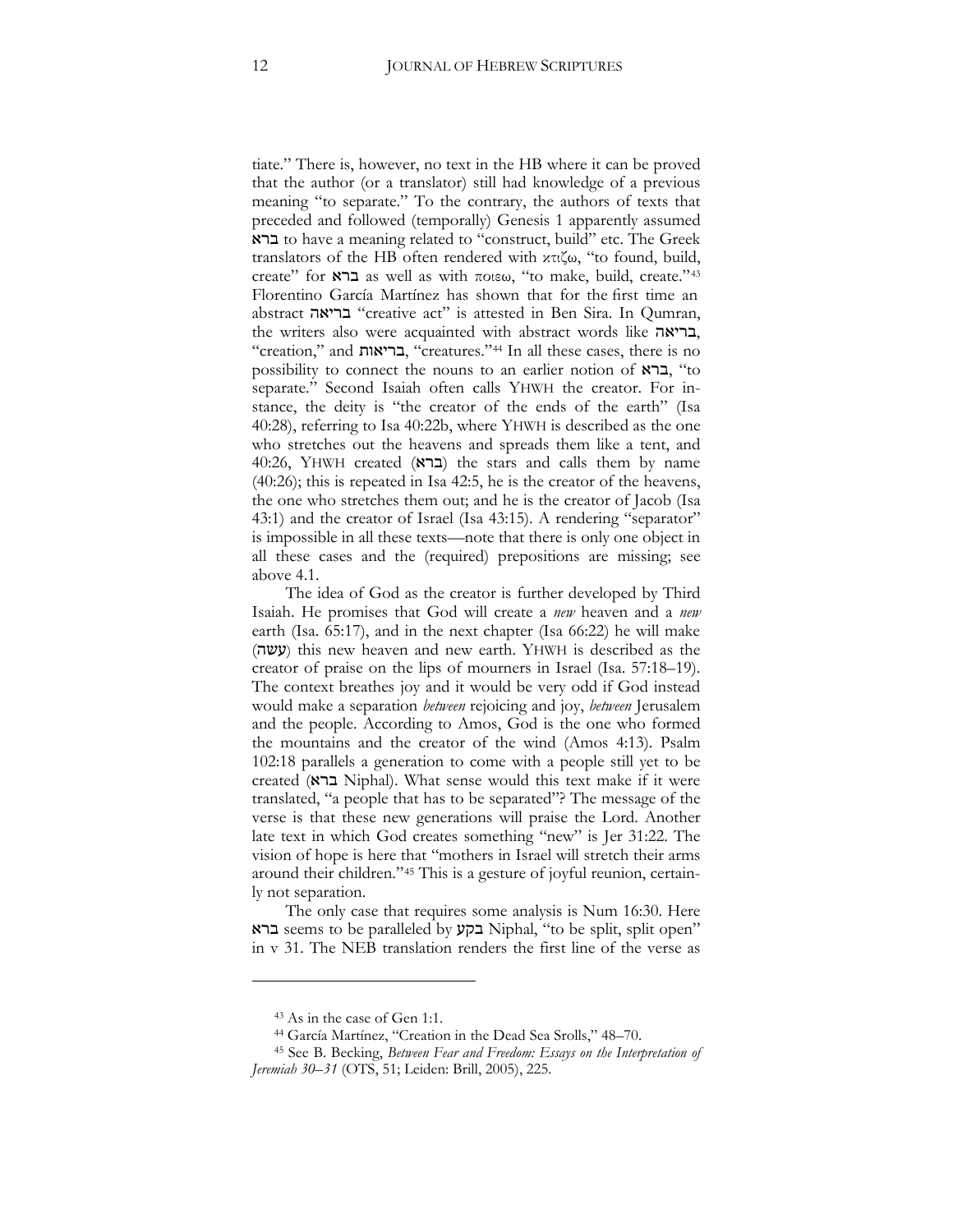follows, "but if the Lord makes a great chasm, and the ground opens its mouth ....["46](#page-12-0) However, most modern dictionaries, translations and commentaries prefer to translate ברא בריאה a creation, to create something totally new."[47](#page-12-1) The use of בריאה Qumran supports this rendering. The fact that God is seen as "creating something new," does not imply (cf. Jer 31:22) the concept of a *creatio ex nihilo*.

#### **4.5. Is** : **Always Connected with Two of More Objects?**

In the HB the verb ברא occurs about 55 times. The position advanced by Van Wolde requires that  $\kappa$   $\geq$  be accompanied by two or more objects, but this is seldom the case. There is no need to discuss all these 55 passages; a few observations and examples suffice. The verb is often used with just a single object. For instance, God created man from the face of the ground (Gen 6:7) which is paralleled by "man and beast and creeping things and birds of the air, for I am sorry that I have *made* them." The synonymous parallelism suggests that  $x \in \text{conv}$  can have a meaning of "create, form, make." Deut 4:32, Isa 45:12, and Mal 2:10 convey also the idea that God created man on earth.[48](#page-12-2) He would create a cloud over Zion (Isa 4:5); he created all that is called by his name (Isa  $43:7$ ); he is the creator of the evil smith (Isa 54:16)—and he is the creator of the ravager (Isa 54:16); he is the creator of the fruit of man's lips (Isa 54:19). A very difficult text to cope with when rendering "to separate, divide" is Ps 51:10, "create in me a clean heart, O God," paralleled by "and put a new and right spirit in me." Isa 41:18–20 describes a vision of God's new creation. He will open rivers on the bare tracks, he will put plants in the wilderness, and men will see it and understand that "the hand of YHWH has done this, the Holy One of Israel has created it." The translation "separate" is not appropriate also, because ברא summarizes the previous enumeration of God's work, described with the verbs "פתח "open (rivers)," שים "make (pools of water)," נתן "put (cedars, acacias, myrtles, pinetrees)," and  $\mathbf{w}$  "set (junipers, ashes, cypresses)" in vv 18–19. Furthermore, the object is a single suffix feminine.

<span id="page-12-0"></span><sup>46</sup> A similar rendering is given by H.E. Hanson, "Num XVI 30 and the Meaning of  $b\bar{a}r\bar{a}$ <sup>"</sup>,"  $VT$  22 (1972), 353-359; J. Milgron, *Numbers* (JPS Commentary; Philadelphia: JPS, 1990), 137 with n. 65, who refers for this rendering not only to an earlier article by Hanson, but also to Ibn Ezra. See also Van Leeuwen, "ברא", 731–32.

<span id="page-12-1"></span><sup>&</sup>lt;sup>47</sup> See e.g. RSV; ASV; JPS; NJB; Ph.J. Budd, *Numbers* (WBC, 5; Waco: Word, 1984), 188; B.A. Levine, *Numbers 1–6* (AB, 4a; New York: Doubleday, 1993), 417; H. Seebass, *Numeri* (BKAT, 4/2; Neukirchen: Neukirchener Verlag, 2003), 168, 171, 200; HALAT, 150; HAHAT, 175; as well as DCH, vol. 2, 263. 48 In Isa 45:12 this is paralleled by the utterance that he also made the

<span id="page-12-2"></span>earth and his hands stretched out the heavens; in Mal 2:10 it is paralleled by the statement that all Israelites have just one (heavenly) father.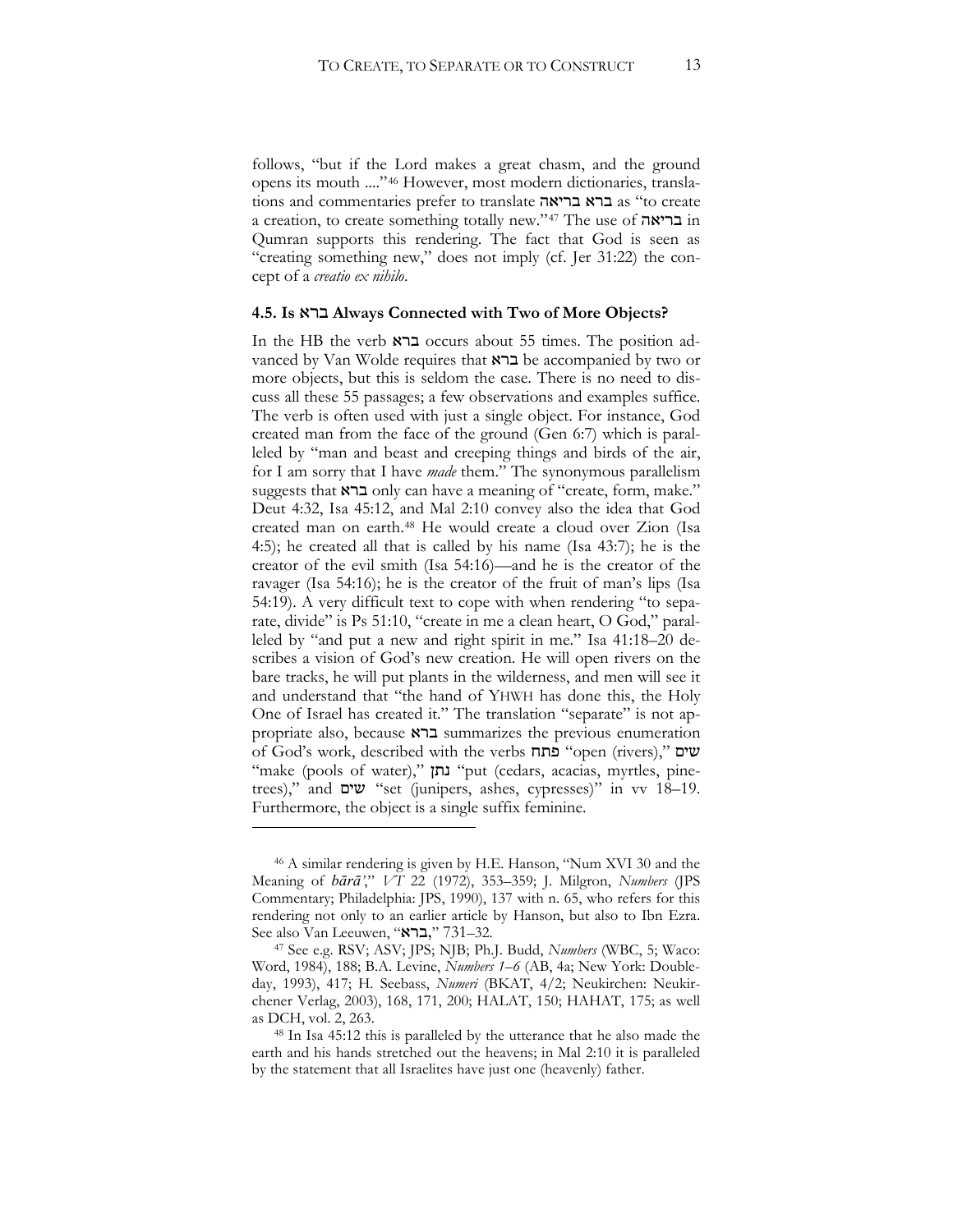#### **4.6** : **in Poetic Parallelism**

Within the HB, the verb ברא often occurs in parallelism.<sup>[49](#page-13-0)</sup> In the HB, נטה is paralleled by נאה, "to make,["50](#page-13-1) יצר, "to form,"[51](#page-13-2) . "to stretch out (like a tent)," said of the object heaven,<sup>[52](#page-13-3)</sup> "Co establish" (Ps 51:12). These instances of word-pairing strongly suggest that the verb  $\kappa$ ברא is in the same semantic field as verbs that refer to construction activities.

#### **4.7. Preliminary Conclusion**

Our observations suggest that Van Wolde's proposal to translate (את) in Genesis 1 as "to separate (from)" or "to differentiate (into)" has no firm ground in grammar, semantics or linguistics.

## **5. THE MEANING AND SIGNIFICANCE OF** :**: AN ALTERNATIVE PROPOSAL**

We would like to offer an alternative to Van Wolde's proposal. To do so, we wish to address the question of the meaning and significance of  $\kappa$ ברא from the perspective of a more historical approach. It is worth noting that in the HB, the verb  $\kappa$ ברא is used only in relatively late texts. In an older text such as Gen 14:19, 22, the word !19 is used, a verb meaning both "to beget" and "to create." This verb has old roots in the West Semitic languages, in which it could be used to denote divine or human actions[.53](#page-13-4) In Ugaritic

<span id="page-13-0"></span><sup>49</sup> Invoking parallelism to elucidate meaning in Biblical Hebrew and other ancient oriental literary works is by no means obsolete scholarship, as Van Wolde boldly suggested in a Dutch Newspaper (Trouw 16 October 2009, quire 2, 28). To cite only a few recent works demonstrating the opposite: W.G.E. Watson, *Classical Hebrew Poetry: A Guide to its Techniques* (JSOTSup, 26; Sheffield: JSOT Press, 1986), 114-159; W.G.E. Watson, *Traditional Techniques in Classical Hebrew Verse* (JSOTSup, 170; Sheffield: Sheffield Academic Press, 1994), 104-312; A. Wagner (ed.), *Parallelismus membrorum* (OBO, 224; Fribourg: Universitätsverlag, 2007); A. Berlin, *The Dynamics of Biblical Parallelism* (rev. and expanded ed., Grand Rapids, Mich.: Eerdmans, 2008). See also A.R. White, "Synonymous Expressions, *The Philosophical Quarterly 8 (1958), 193-207; K.C. Bahl, Studies in the semantic* structure of Hindi: Synonymous nouns and adjectives with karanā (Delhi: Motilal Banarsidass, 1974); A. Kahlmann, *Traitement automatique d'un dictionnaire de synonymes: étude de sa structure: méthode de contrôle et de perfectionnement*, (Stockholm: Göteborgs Offsettryckerim, 1975); I. Falk, C. Gardent, E. Jacquey, F. Venant, "Grouping Synonyms by Definitions," *Recent Advances in Natural Language Processing* (2009), [http://arxiv.org/abs/0909.3445v1.](http://arxiv.org/abs/0909.3445v1)

<sup>50</sup> Gen 5:1; Isa 41:20; 43:7; 45:7, 12, 18; Amos 4:13.

<sup>&</sup>lt;sup>51</sup> Isa 43:1, 7; 45:7, 18; Amos 4:13.<br><sup>52</sup> Isa 42:5; 45:12.

<span id="page-13-4"></span><span id="page-13-3"></span><span id="page-13-2"></span><span id="page-13-1"></span><sup>50</sup> Thus, the human king Kirtu cries out in a lament: "No, I want sons to sire ['aqny], many boys I want to beget! ['am'id] (KTU 1.14:II.4–5); and of the goddess "Anatu it is said that he she devised/created (tqny) bad thoughts in her heart" (KTU 1.17:VI. 41–42).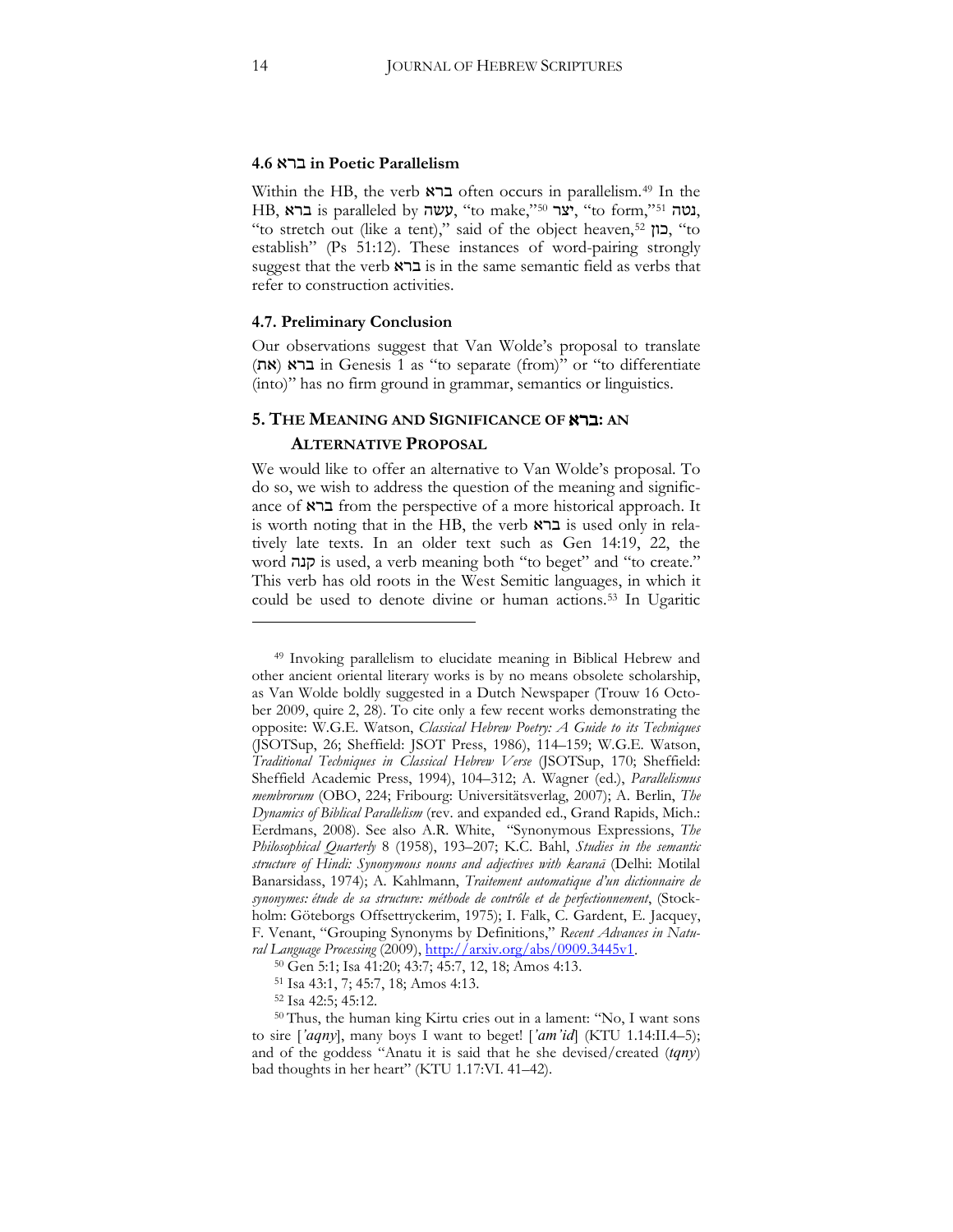texts, the verb is attested in epithets of the Canaanite god Ilu and his wife Athiratu.[54](#page-14-0) This epithet is reflected in both in the HB and in epigraphic material. In Genesis 14, El is called 70, "Creator of heaven and earth," both by the Canaanite priest Melchizedek (Gen 14:19) and by Abram (Gen 14:22). The epithet "El the Creator of the earth" is also attested in a Phoenician inscription of the eighth century,[55](#page-14-1) on a sixth century BCE Hebrew ostracon from Jerusalem,<sup>[56](#page-14-2)</sup> and on a Punic inscription of the second century BCE.[57](#page-14-3) Elsewhere the god Baal-of-heaven took over El's title and was called *qnh dy* 'r'h "Creator of the earth."<sup>[58](#page-14-4)</sup> It seems likely that the Canaanites regarded Ilu/El responsible for the separation of the primordial Flood, though this is not explicitly said or described by the verb  $qny$ . Ilu/El is the one who dwells at the springs of the Two Rivers.[59](#page-14-5)

We assume that, gradually, the formula involving the ambiguous verb !19, which might suggest procreation, became obsolete.[60](#page-14-6) The concept that YHWH/God was the creator of heaven and earth, however, was repeated time and again.<sup>[61](#page-14-7)</sup> Apparently, the theological need to refer to creation in a way that sharply contrasted it to any human activity arose in connection with concepts of divine holiness or otherness. Against this background, a specification of the meaning of the verb ברא I in the Qal stem emerged in the language. As a result of this specification, the verb  $\overline{Q}$   $I$   $Q$ al became one to be used exclusively with YHWH as grammatical

<span id="page-14-0"></span><sup>&</sup>lt;sup>54</sup> Ilu is designated as *qny*, "the Creator" (of the gods), several times. It is not warranted to regard this merely as a term for progenitor because also *Ba*<sup>*'lu*</sup>, who was his son-in-law, designates Ilu as *qnyn* "our Creator" (KTU 1.10:III.5); see also KTU 1.3:V.9, *qny w'adn 'ilm* "Creator and Lord of the gods." As mother of the gods, the goddess Athiratu is called *Anyt 'ilm*, "Creatress of the gods" (KTU 1.4:I.23; III.26, 30, 35; IV.32;

<span id="page-14-1"></span><sup>1.8:</sup>II.2.).<br><sup>55</sup> KAI 26:A.III.18; see H. Niehr, *Ba'alšamem: Studien zu Herkunft, Ge*schichte und Rezeptionsgeschichte eines phönizischen Gottes (OLA, 123; Louvain: Peeters, 2003), 56–59.

<span id="page-14-2"></span><sup>56</sup> Edited by N. Avigad, "Excavations in the Jewish Quarter of the Old City of Jerusalem, 1971," *IEJ* 22 (1972), 195-96; see F.W. Dobbs-Allsopp et al (eds), *Hebrew Inscriptions: Texts from the Biblical Period of the Monarchy with* Concordance (New Haven: Yale University Press, 2005), 240-43; Van Wolde, "Why the verb **גרא** does not mean 'to create' in Genesis 1," 13.

<sup>57</sup> KAI 129:1.

<sup>58</sup> KAI 244:3.

<span id="page-14-6"></span><span id="page-14-5"></span><span id="page-14-4"></span><span id="page-14-3"></span><sup>59</sup> Cf. M.S. Smith, *The Ugaritic Baal Cycle*, vol. 1 (Leiden: Brill, 1994). 225–234.

<sup>60</sup> In this connection it is interesting to note that the Israelite personal name  $\lambda$ לקנה is attested only between the 10th and 8th century BCE, see the paragraph on the name בראיה below footnote 66. (131 See, apart from Gen 1:1, Exod 20:11 (עשׂה); Isa 40:22 (

<span id="page-14-7"></span><sup>(</sup>כון עשׂה); 45:18 (גוז (כון, עשׂה); Zech 12:1 (נטה); Ps 8:4 (ברא);  $(134:3 \;(\texttt{WW})$ ; Prov 3:19f. (עשה); Neh 9:6 (עשה), etc.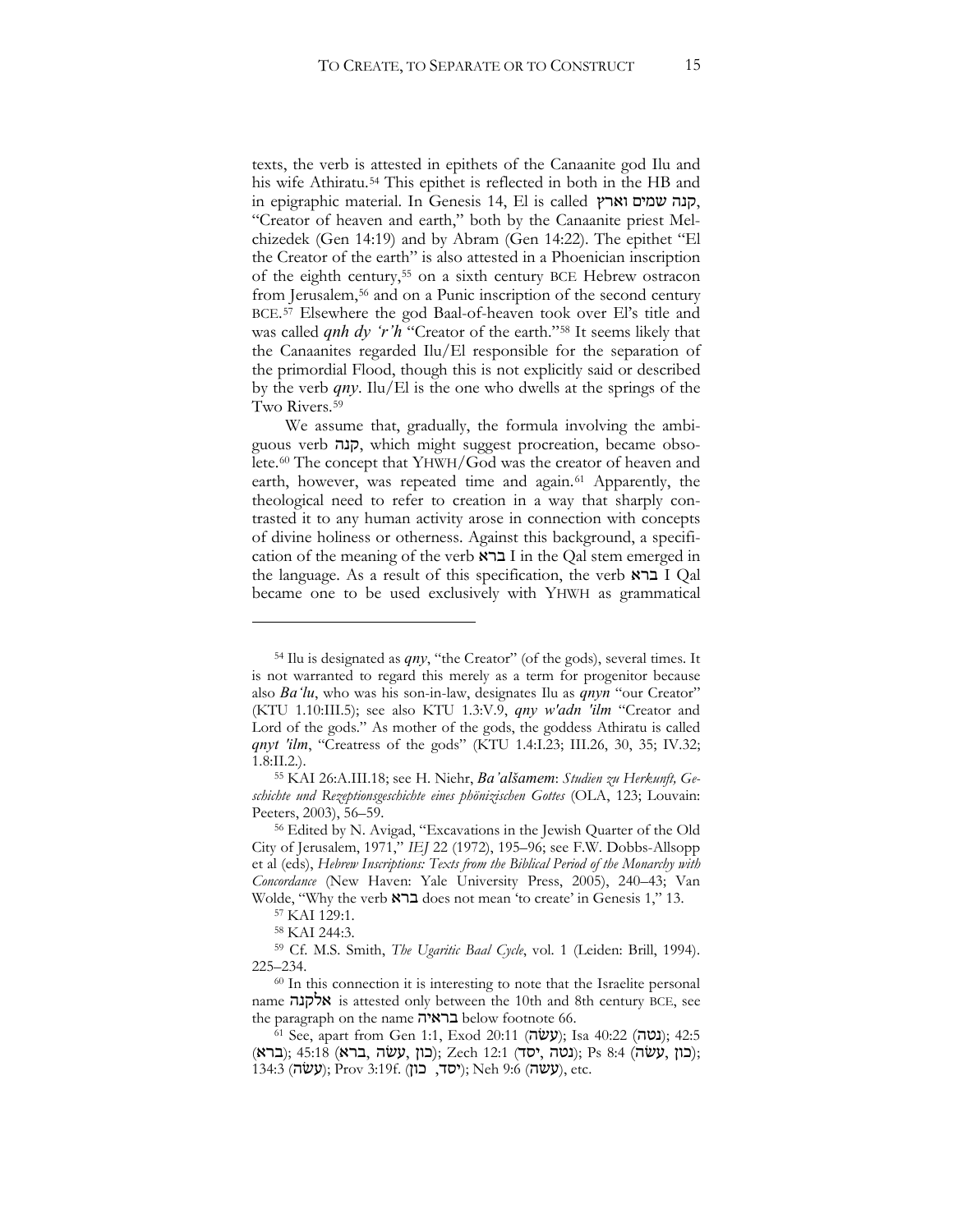subject. In view of the parallel material mentioned above, it is not unlikely that originally this verb meant something like "to construct, build."[62](#page-15-0) It is difficult to establish a date for the theologically motivated specification of **ברא**. One may argue for a pre-exilic date for this semantic/theological shift on the grounds of three texts, namely Amos 4:13; Deut 4:32 and Jer 31:22.[63](#page-15-1) But the date of each of these texts, is disputed. Scholars have not only expressed doubt about the pre-exilic date of all three texts but also advanced a postexilic date.[64](#page-15-2) We cannot embark here in a full discussion on the dating of these texts, but we may note that the specified use of  $\kappa$ בר is widely attested in exilic and postexilic texts, especially in Deutero-Isaiah.

Traces of this shift can be found elsewhere in the HB. For instance, Ezekiel 28 clearly presupposes a tradition which is more or less parallel to Genesis 2. But, significantly, in contrast to the au-thor of the garden-narrative<sup>[65](#page-15-3)</sup> who uses "צר "to form, shape" (Gen 2:7–8, 19), עשה "to make" (Gen 2:18), and "בנה "to build" (Gen 2:22) to describe God's work of creation, Ezek 28:13, 15 uses

<sup>62</sup> See above. Cf. Korpel, *A Rift in the Clouds*, 387.

<span id="page-15-1"></span><span id="page-15-0"></span><sup>&</sup>lt;sup>63</sup> Cf., for instance, Humbert, *Opuscules*, 149–50, 160; A. Angerstorfer, *Der Schöpfergott des Alten Testaments: Herkunft und Bedeutungsentwicklung des hebräischen Terminus br' (bara) "schaffen," (Frankfurt a.M.: Peter Lang, 1979),* on the pre-exilic texts: 49ff., 224–25.

<span id="page-15-2"></span><sup>64</sup> On Amos 4:13 see e.g. D.S. Simundson, *Hosea, Joel, Amos, Obadiah, Jonah, Micah* (Abingdon O.T. Commentaries; Nashville: Abingdon Press, 2005), 191. On Deut 4:32 e.g. E. Blum, *Studien zur Komposition des Pentateuch* (BZAW, 189; Berlin: de Gruyter, 1988), 108. On Jer 31:22 see, for instance, W. McKane, *A Critical and Exegetical Commentary on Jeremiah* (ICCe Edinburgh: T&T Clark, 1996) vol. 2, 805; Becking, *Between Fear and Freedom*, 216–225.

<span id="page-15-3"></span><sup>65</sup> In view of the recent discussion on the emeregence of the Pentateuch/Torah, we prefer to avoid the label Yahwist; see, e.g., C. Levin, *Der Jahwist* (FRLANT, 157; Göttingen: Vandenhoeck und Ruprecht, 1993); J.C. Gertz, K. Schmid, M. Witte (eds.), *Abschied vom Jahwisten. Die Komposi*tion des Hexateuch in der jüngsten Diskussion (BZAW 315; Berlin: de Gruyter, 2002); J. van Seters, "In the Babylonian Exile with J. Between Judgment in Ezekiel and Salvation in Second Isaiah," B. Becking and M.C.A. Korpel (eds.), *The Crisis of Israelite Religion. Transformation of Religious Tradition in Exilic and Post-Exilic Times (OTS, 42; Leiden: Brill 1999), 71–89; J.-L. Ska, Introduction à la lecture du Pentateuque. Clés pour l'interprétation des cinq premiers livres de la Bible* (Bruxelles: Éditions Lessius), 2000, 298–99; K. Schmid, "Die Unteilbarkeit der Weisheit. Überlegungen zur sogenannten Paradieserzählung und ihrer theologischen Tendenz," *ZAW* 114 (2002), 21–39. The category "garden-story"—see also E.J. van Wolde, *A Semiotic Analysis of Genesis 2–3. A Semiotic Theory and Method of Analysis to the Story of the Gar*den of Eden (SSN, 25; Assen-Maastricht: Van Gorcum 1989-parallels Mettinger's label "Eden narrative," T.N.D. Mettinger, *The Eden Narrative. A Literary and Religio-historical Study of Genesis 2–3* (Winona Lake, Ind.: Eisenbrauns), 2007.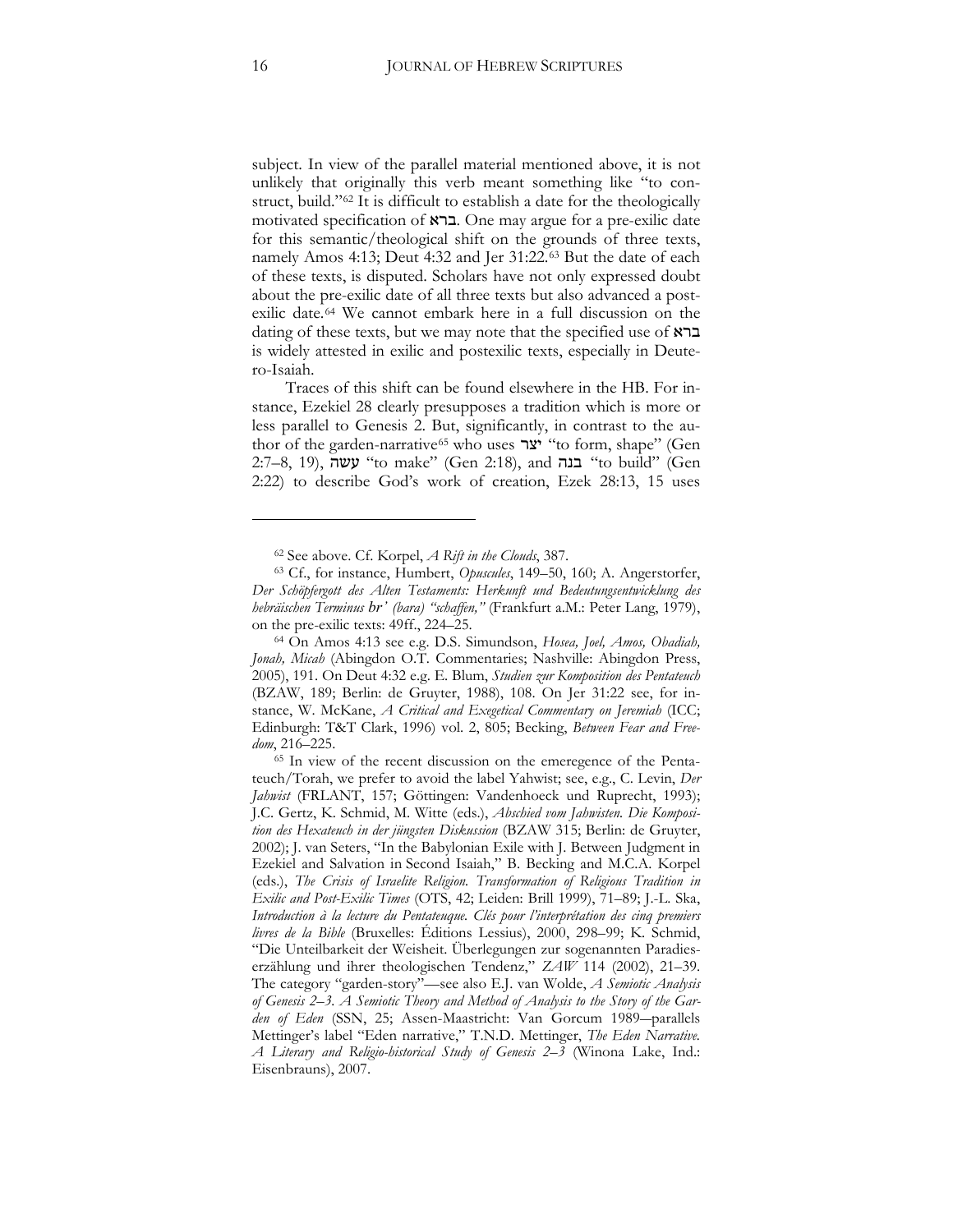:.[66](#page-16-0) This procedure of replacing "old" terms for creating may also have been applied to Ps 89:13 where MT reads:

#### צפון וימין אתה בראתם

the north and the south, you have created them.

The so-called Job-stele from Sheikh *Sa'd* (13th century BCE) proves that at a certain moment (YHWH)-El took over the mountain Zaphon ("north") as a divine abode from Baal. (YHWH)-El was described at that time as *'il qny spn* "Ilu the Creator/Owner of the Zaphon."[67](#page-16-1) This observation gives rise to the assumption that Ps 89:13 is reframing "traditional" creation language that used the verb קנה with a more contemporary concept that uses  $x$ ברא.

In 1 Chron 8:21 a Benjaminite man is mentioned, named Berayah, בראיה. Scholars agree on its meaning: "YHWH created (the child)."[68](#page-16-2) It is hardly imaginable that the parents would have named their son "YHWH separated (the child)" unless it would mean something "YHWH differentiated (the child from the mother—that is, distantiating a primary unity)" as Van Wolde might suggest. However, the name can be seen as a later parallel to "אלקנה, "El created (the child)." The name Elqanah only occurs in relatively early texts. It seems quite likely that this is related to the theological change of verbs for God's creation work. The more anthropomorphic קנה "to build," קנה with the meaning of "to beget, bear, create," and "צר "to shape (like a potter),"<sup>[69](#page-16-3)</sup> would have been exchanged then for  $x\rightarrow -a$  verb for building that had become obsolete in everyday Hebrew and therefore was a suitable choice if one wanted to avoid an anthropomorphism. If that is true, it would explain why a man named בראיה only occurs in a quite late text like 1 Chronicles and that this name is not attested in 10th to 8th century inscriptions, whereas more anthropomorphic names like עשהיהו  $\gamma$ ' ('YHWH made (the child),"[70](#page-16-4) and אלקנה do occur in those times.<sup>[71](#page-16-5)</sup>

In other words, the preference for  $\kappa$ ברא is a case of a theologically motivated preference for a "neologism," meant to avoid anth-

<sup>66</sup> See also Mettinger, *The Eden Narrative*, 85–98.

<sup>67</sup> Cf. De Moor, *Rise*, 148–191.

<span id="page-16-2"></span><span id="page-16-1"></span><span id="page-16-0"></span><sup>68</sup> See, e.g., M. Noth, *Die israelitischen Personennamen im Rahmen der gemein*semitischen Namengebung (Stuttgart: Kohlhammer, 1928), 171; J.D. Fowler, *Theophoric Personal Names in Ancient Hebrew: A Comparative Study* (JSOTSup, 49; Sheffield: Sheffield Academic Press, 1988), 92.

<sup>69</sup> For more equivalents see Van Leeuwen, "ברא", 730.

<span id="page-16-5"></span><span id="page-16-4"></span><span id="page-16-3"></span><sup>70</sup> J.H. Tigay, '*You Shall Have No Other Gods:' Israelite Religion in the Light of Hebrew Inscriptions* (HSM, 31; Atlanta: Scholars Press, 1986), 60, 7 times; J. Renz, W. Röllig, Handbuch der althebräischen Epigraphik (HAE, Vol. 2/2; Darmstadt: WBG, 2003), 454, 10 times, see the discussion of the name at

<sup>&</sup>lt;sup>71</sup> HAE, 1.101.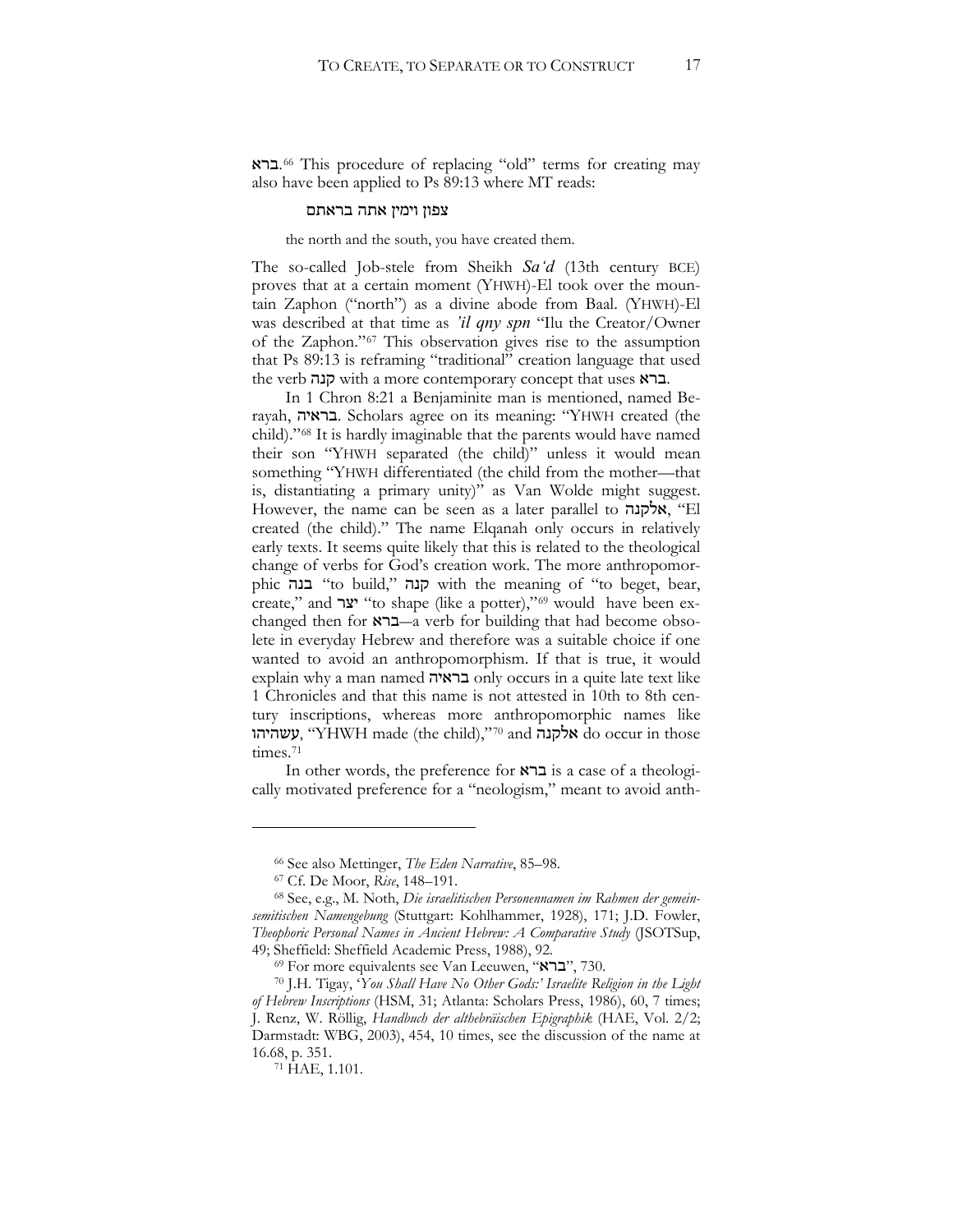ropomorphisms that were also current in Canaan. However, the theological concept behind the choice of  $\kappa$  $\geq$  has not been the concept of a *creatio ex nihilo*.[72](#page-17-0) The HB shares three modes of creation with other religions in the ancient Near East: creation through the word alone, creation as making (metaphors of the builder, smith or potter) and *creatio continua*. These modes were not experienced as mutually exclusive. The only mode of creation attested in the ancient Near East which was eventually rejected in Israel was that of procreation. Therefore, the more theological term  $\boldsymbol{\kappa}$ ברא was needed, instead of the ambiguous <sup>[73](#page-17-1)</sup>.

#### **6. DOES IT MATTER?**

Yes, it does. And yet, at the same time, it does not. The postexilic Priestly Writer who was responsible for the final redaction of Genesis 1 was probably acquainted with the Babylonian creation myth Enuma Elish, which was soberly re-enacted during every New Year festival in the Babylonian cult.[74](#page-17-2) It was a major component of the religion of the Babylonian enemy who had destroyed the temple in Jerusalem shortly before. In that mythological narrative, not discussed by Van Wolde, the Babylonian creator god Marduk first defeats the sea monster Tiamat.[75](#page-17-3) This has given rise to theories that also in Israel the work of the creator was preceded by a combat between God and the monstrous Sea.[76](#page-17-4) Some passages quoted

<span id="page-17-0"></span><sup>&</sup>lt;sup>72</sup> See Humbert, *Opuscules*, 156f.; Angerstorfer, *Schöpfergott*, 224f.; M.S. Smith, *The Priestly Vision of Genesis 1* (Minneapolis: Fortress Press, 2010), 49–59.

<span id="page-17-1"></span><sup>73</sup> For the reason that the verb  $\overline{X}$  is used in Gen 1:1–2:4 along $s$ ide other verbs like  $\pi \nu \nu$ , see the discussion of the structure of the text and the deliberate use at the beginning and end of creation (days one and five and six, as well of the inclusion of the entire passage of Gen 1:1–2:4, by Smith, *Priestly Vision*, 48. Furthermore, in Gen 1:1 it is used to describe creation as a whole (heaven and earth), and in Gen 1:21 it is used for the sea monsters that were considered bad deities outside Israel. Here, they are described as mere creations of God. Finally creation of man is described by the verb ברא which emphasizes human beings as special creations of God, and gives them their special, but restricted place, above all other creatures .

<span id="page-17-2"></span><sup>74</sup> See A. Zgoll, "Schauseite, verborgene Seite und geheime Deutung des babylonischen Neujahrsfestes: Entwurf einer Handlungstheorie von 'Zeigen und Verbergen'," B. Streck (ed.), *Die gezeigte und die verborgene Kultur* (Wiesbaden: Harrassowitz, 2007), 165-190; K. Sparks, "Enuma Elish and Priestly Mimesis: Elite Emulation in Nascent Judaism," *JBL* 126 (2007), 629–32 (625–48).

<span id="page-17-4"></span><span id="page-17-3"></span><sup>&</sup>lt;sup>75</sup> Her name is etymologically related to Hebrew תהום, the primordial Flood also known from Canaanite sources. This is the word used in Gen 1:2 and in Ugaritic texts describing the creator El whose name is also used for the God of Israel in the HB. See B. Alster, "Tiamat," in DDD2, 867– 69.

<sup>76</sup> In its classical formulation by H. Gunkel, *Schöpfung und Chaos in Ur-*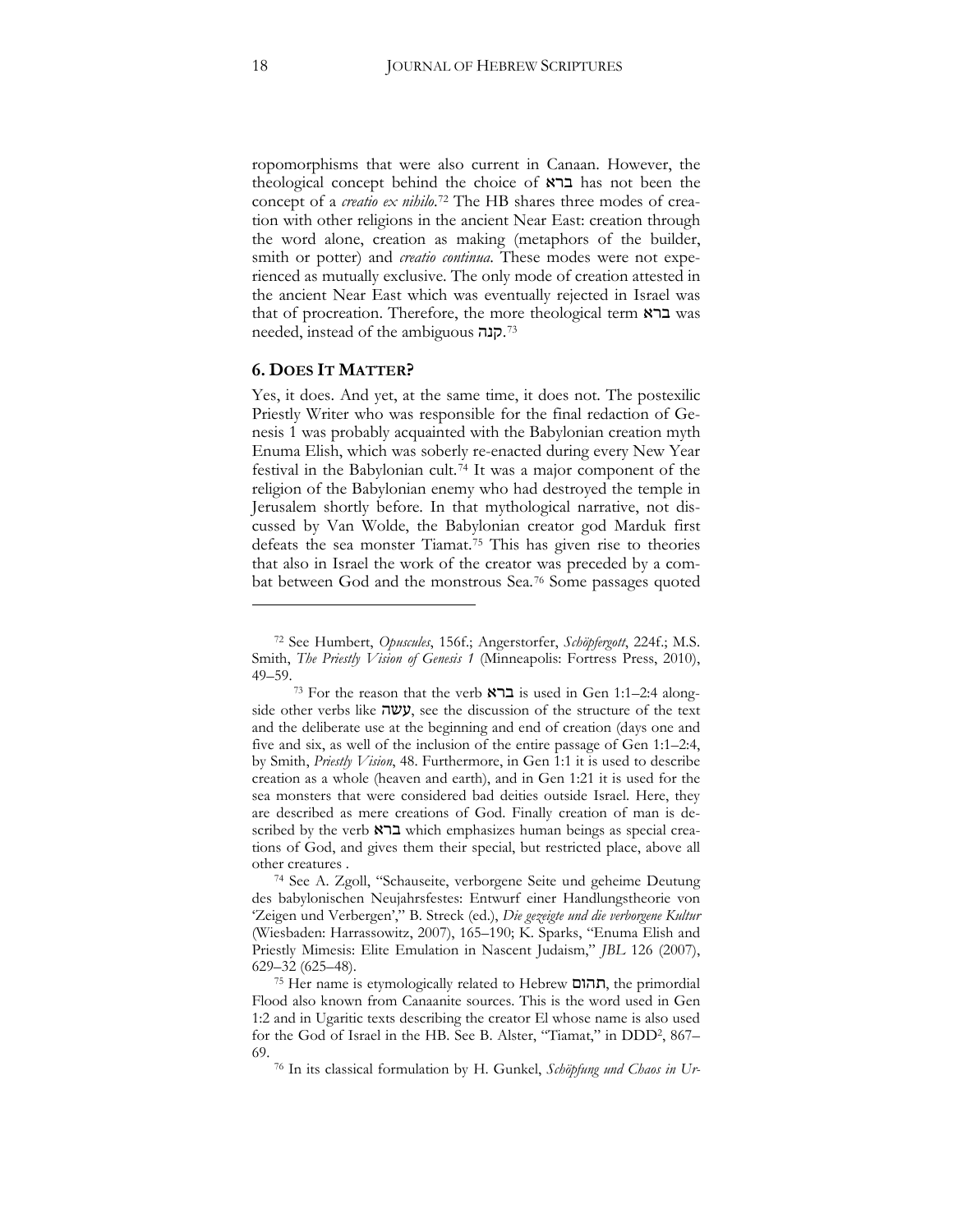above lend some support to such an assumption. However, in our opinion this is exactly what the Priestly Writer could no longer accept. He was one of the first thinkers who wanted to demythologize the concept of creation, as his treatment of sun and moon as mere "lights" (Gen. 1:14–18) demonstrates—they were important divine beings elsewhere in the ancient Near East.

In Genesis 1 the creative work of God does not start with the cleaving of the skull of a sea monster, $77$  or the dividing of its flesh,  $78$ or splitting its body like a stockfish,  $\frac{79}{12}$  $\frac{79}{12}$  $\frac{79}{12}$  as material for the making of heaven and earth,<sup>[80](#page-18-3)</sup> but with the words יוהי אור, "let there be light," which meant the end of darkness (Gen 1:3).<sup>[81](#page-18-4)</sup> At this stage there was no need of sun, moon, and stars to illuminate the rough clump that would be divided only later on (Gen 1:6–10).[82](#page-18-5) There was light breaking through the primordial darkness. The division of light and darkness (Gen 1:4) is described by a different verb  $(\forall r$  Hiphil),

<u>.</u>

<span id="page-18-0"></span>straddled the legs and smashed (Akkadian *parā'u*) her skull."

<span id="page-18-1"></span><sup>78</sup> "He (= Marduk) gazed at the huge body (of the slain deity), pondering how to use it, what to create (*zâzu* D-stem) from the dead carcass" (En. El. IV.136). The praesens used here suggests to translate "(how) he would divide the clump."

<span id="page-18-2"></span><sup>79</sup> "He split it apart like a stockfish" (En. El. IV.137). The verb used here is *hepû*, not *parā'u*.

<span id="page-18-3"></span><sup>80</sup> "With the upper half he constructed the arc of sky" (En. El. IV.136). The actual making of heaven is described with the verb *banû* which basically means "to build." In En. El IV.145 the making of the earth is described by the verb *kânu* D.

<span id="page-18-4"></span>81 See M.S. Smith, "Light in Genesis 1:3-Created or Uncreated: A Question of Priestly Mysticism?," in: C. Cohn e.a. (eds), *Birkat Shalom Studies in the Bible, Ancient Near Eastern Literature, and Postbiblical Judaism Presented to Shalom M. Paul on the Occasion of his Seventieth Birthday* (Winona Lake, Ind.: Eisenbrauns), vol. 1, 2008, 125-34; B.K. Waltke, *An Old Testament Theology: An Exegetical, Canonical, and Thematic Approach* (Grand Rapids: Zondervan, 2007), 183–86.

<span id="page-18-5"></span><sup>82</sup> In Gen 1:2 the Israelite view on the desolate state of the primordial earth is described with the words , תהו ובהו , which have a parallel in the Akkadian of Ugarit. Cf. D.T. Tsumura, "Nabalkutu[t], tu-a-bi-[ú] and tôhû wābôhû," UF 19 (1987), 309-315. The equation with the Akkadian verb *nabalkutu* shows that a disorderly, infertile state is described.

The circumstance that the newly created  $\gamma \times \mathbb{R}$  had to be renamed in Gen 1:10 might indicate that ארץ in Gen 1:1–2 should be understood in the more narrow sense of "ground, soil," a meaning also attested in other parts of the Bible.

*zeit und Endzeit: eine religionsgeschichtliche Untersuchung über Gen 1 und Ap Joh 12* (Göttingen: Vandenhoeck & Ruprecht 1895). See Ph.J. Hefner, "God and Chaos: The Demiurge versus the Ungrund," Zygon 19 (1984), 469-85; H. Rechenmacher, "Gott und das Chaos: ein Beitrag zum Verstandnis von Gen 1,1–3," *ZAW* 114 (2002), 1–19.<br><sup>77</sup> En. El. IV.131: "He turned back to where Tiamat lay bound, he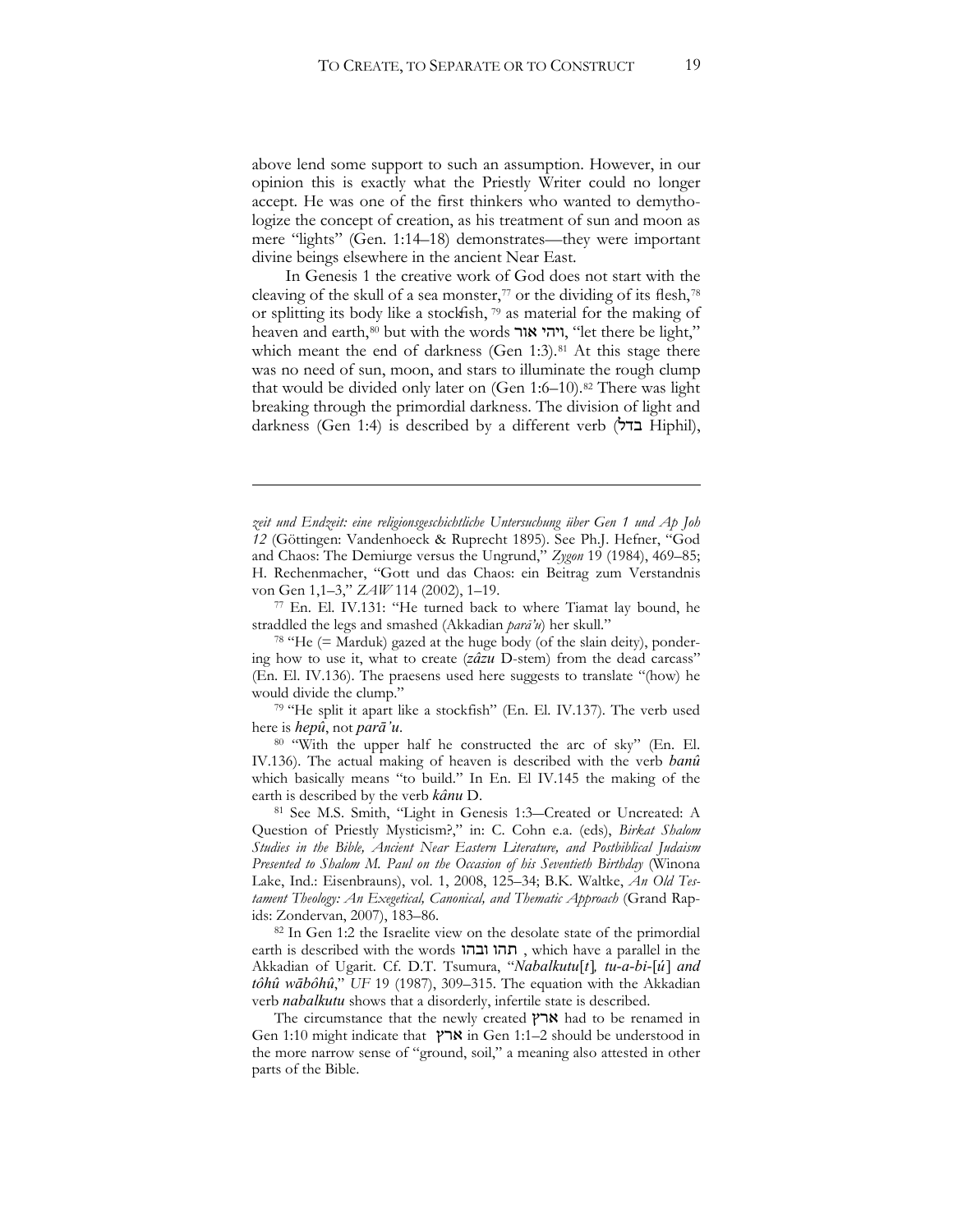not by ברא.<sup>[83](#page-19-0)</sup> Moreover, the separation of light and darkness is not the same as creating heaven and earth.

The decision of the Priestly Writer to break away from the then current explanations of the existence of the cosmos required a neologism. It was one of the first attempts to abandon an animated concept of the cosmos and was meant to avoid the concept of a combat between God and primordial monsters as the starting point of the orderly world.

The position of the Priestly Writer mattered. It made possible a detached view of nature which eventually would open the road to modern science. And yet one may say, that it does not matter very much anymore. Let us imagine for a moment that the author of Genesis 1 would have given an account of the cosmos coming into being in terms of modern astronomy. Nobody would have understood her or his account. Genesis 1 expresses the idea of an initially good creation in terms that still cling to ideas current in a world long past. Writers of that era realized the impossibility of describing the divine properly in human language. For that reason the HB ended up several different concepts of creation, just as other religions in the ancient world included different creation stories side by side. The final redactors of the HB (and of other religious texts in antiquity) indicated that there is more than one possibility to approach the inconceivable. Van Wolde's solution would lead us back to an exclusively mythological view on creation, which is neither convincing nor acceptable in the light of the evidence, as we have tried to show.

In sum and to place our discussion within the general frame of the theological approach of the author of Genesis 1, this text reflects Priestly theology. This is a temple oriented theology. Just as the temple in Jerusalem had been built by human hands, YHWH is imagined as having "constructed" the cosmos as his temple.[84](#page-19-1) To avoid an anthropomorphic confusion the verb  $\kappa$ ברא used instead of the verb .בנה.

<span id="page-19-1"></span><span id="page-19-0"></span><sup>83</sup> Van Wolde also accepts a semantic difference between the two verbs. See "Why the verb **גרא** does not mean 'to create' in Genesis 1," 20-21; Van Wolde, *Reframing Biblical Studies*, 197-200.

<sup>84</sup> Cf. Smith, *Priestly Vision*, 69–70.